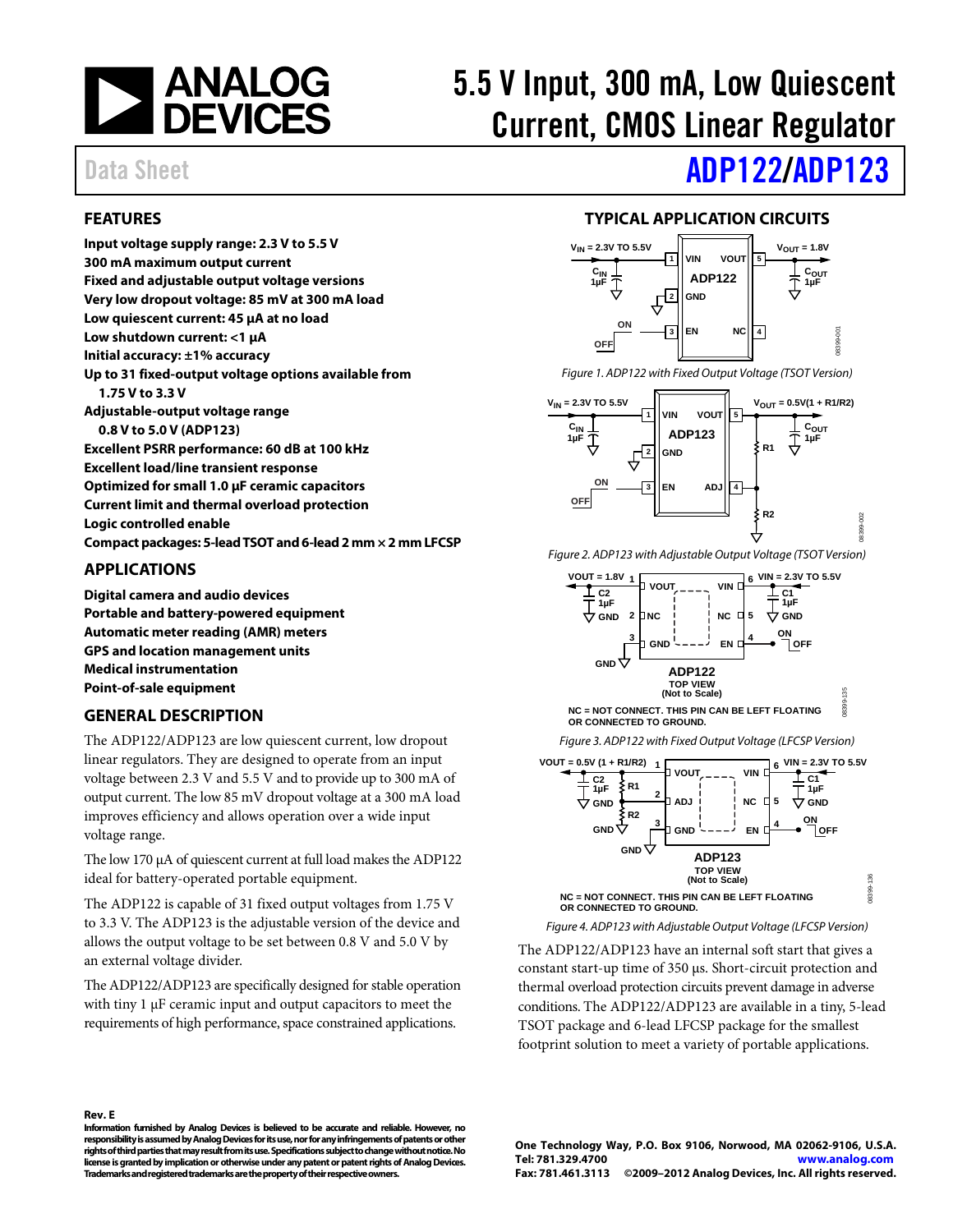# TABLE OF CONTENTS

## <span id="page-1-0"></span>**REVISION HISTORY**

| $6/12$ —Rev. D to Rev. E                        |
|-------------------------------------------------|
|                                                 |
| $4/12$ —Rev. C to Rev. D                        |
|                                                 |
| $4/12$ —Rev. B to Rev. C                        |
| Changes to Operating Ambient Temperature Range; |
| $3/12$ —Rev. A to Rev. B                        |
|                                                 |

**6/11—Rev. 0 to Rev. A**

| Current Limit and Thermal Overload Protection  14      |
|--------------------------------------------------------|
|                                                        |
| Junction Temperature Calculations For TSOT Package 15  |
| Junction Temperature Calculations For LFCSP Package 17 |
| Printed Circuit Board Layout Considerations 19         |
|                                                        |
|                                                        |

| Added Figure 3 and Figure 4 (Renumbered Sequentially) 1   |  |
|-----------------------------------------------------------|--|
|                                                           |  |
| Changes to Pin Configuration and Function Descriptions    |  |
|                                                           |  |
|                                                           |  |
| Added Junction Temperature Calculations for LFCSP Package |  |
|                                                           |  |
|                                                           |  |
|                                                           |  |
| 10/09-Revision 0: Initial Version                         |  |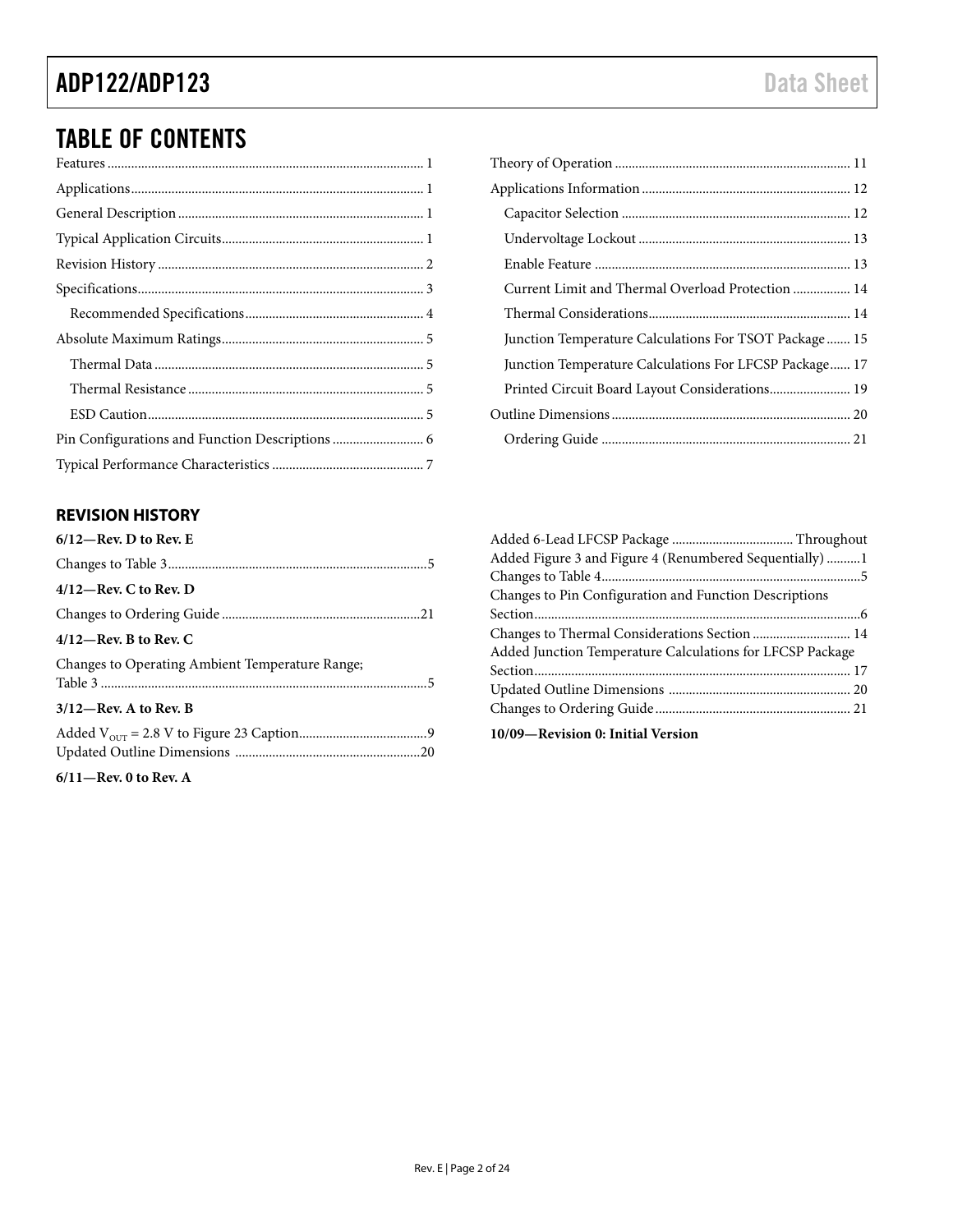# <span id="page-2-0"></span>**SPECIFICATIONS**

Unless otherwise noted,  $V_{IN} = (V_{OUT} + 0.3 V)$  or 2.3 V, whichever is greater; ADJ connected to VOUT;  $I_{OUT} = 10$  mA;  $C_{IN} = 1.0 \mu F$ ;  $C_{\text{OUT}} = 1.0 \mu\text{F}; T_A = 25\text{°C}.$ 

## **Table 1.**

| Parameter                                  | Symbol                                        | <b>Test Conditions</b>                                                                                                              | Min     | Typ    | Max     | Unit          |
|--------------------------------------------|-----------------------------------------------|-------------------------------------------------------------------------------------------------------------------------------------|---------|--------|---------|---------------|
| <b>INPUT VOLTAGE RANGE</b>                 | $V_{\text{IN}}$                               |                                                                                                                                     | 2.3     |        | 5.5     | v             |
| OPERATING SUPPLY CURRENT <sup>1</sup>      | $I_{GND}$                                     | $I_{\text{OUT}} = 0 \mu A$                                                                                                          |         | 45     |         | μA            |
|                                            |                                               | $I_{\text{OUT}} = 0 \mu A$ , T <sub>1</sub> = -40°C to +125°C                                                                       |         |        | 105     | μA            |
|                                            |                                               | $I_{\text{OUT}} = 1 \text{ mA}$                                                                                                     |         | 60     |         | μA            |
|                                            |                                               | $I_{\text{OUT}} = 1 \text{ mA}$ , T <sub>1</sub> = -40°C to +125°C                                                                  |         |        | 120     | μA            |
|                                            |                                               | $I_{OUT} = 150 \text{ mA}$                                                                                                          |         | 130    |         | μA            |
|                                            |                                               | $I_{\text{OUT}} = 150 \text{ mA}$ , T <sub>1</sub> = -40°C to +125°C                                                                |         |        | 190     | μA            |
|                                            |                                               | $I_{OUT}$ = 300 mA                                                                                                                  |         | 170    |         | μA            |
|                                            |                                               | $I_{\text{OUT}}$ = 300 mA, T <sub>J</sub> = -40°C to +125°C                                                                         |         |        | 240     | μA            |
| SHUTDOWN CURRENT                           | $I_{SD}$                                      | $EN = GND$                                                                                                                          |         | 0.1    |         | μA            |
|                                            |                                               | EN = GND, $T_1 = -40^{\circ}C$ to +125°C                                                                                            |         |        | 1       | μA            |
| OUTPUT VOLTAGE ACCURACY <sup>2</sup>       | $V_{OUT}$                                     |                                                                                                                                     |         |        |         |               |
| <b>Fixed Output</b>                        |                                               | $I_{OUT} = 10 \text{ mA}$                                                                                                           | $-1$    |        | $+1$    | $\frac{0}{0}$ |
|                                            |                                               | 100 $\mu$ A < $I_{\text{OUT}}$ < 300 mA, $V_{\text{IN}}$ = ( $V_{\text{OUT}}$ + 0.5 V) to 5.5 V,<br>$T_1 = -40^{\circ}$ C to +125°C | $-2$    |        | $+1.5$  | %             |
| Adjustable Output                          |                                               | $I_{OUT} = 10 \text{ mA}$                                                                                                           | 0.495   | 0.500  | 0.505   | V             |
|                                            |                                               | 100 $\mu$ A < $I_{\text{OUT}}$ < 300 mA, $V_{\text{IN}}$ = 2.3 V to 5.5 V,                                                          | 0.490   | 0.500  | 0.5075  | v             |
|                                            |                                               | $T_1 = -40^{\circ}C$ to $+125^{\circ}C$                                                                                             |         |        |         |               |
| <b>LINE REGULATION</b>                     | $\Delta V_{\text{OUT}}/\Delta V_{\text{IN}}$  | $V_{\text{IN}} = V_{\text{IN}} = 2.3 \text{ V}$ to 5.5 V, T <sub>1</sub> = -40°C to +125°C                                          | $-0.05$ |        | $+0.05$ | % / V         |
| <b>LOAD REGULATION3</b>                    | $\Delta V_{\text{OUT}}/\Delta I_{\text{OUT}}$ | $I_{OUT}$ = 1 mA to 300 mA                                                                                                          |         | 0.0005 |         | % /mA         |
|                                            |                                               | $I_{\text{OUT}} = 1 \text{ mA}$ to 300 mA, T <sub>J</sub> = -40°C to +125°C                                                         |         |        | 0.001   | $%$ /mA       |
| ADJ INPUT BIAS CURRENT                     | $ADJl-BIAS$                                   | 2.3 V $\leq$ V <sub>IN</sub> $\leq$ 5.5 V, ADJ connected to VOUT                                                                    |         | 15     |         | nA            |
| DROPOUT VOLTAGE <sup>4</sup>               | $V_{DROPOUT}$                                 |                                                                                                                                     |         |        |         |               |
|                                            |                                               | $I_{\text{OUT}} = 10 \text{ mA}$ , $V_{\text{OUT}} > 2.3 \text{ V}$                                                                 |         | 3      |         | mV            |
|                                            |                                               | $I_{\text{OUT}} = 10 \text{ mA}$ , T <sub>1</sub> = -40°C to +125°C                                                                 |         |        | 5       | mV            |
|                                            |                                               | $I_{\text{OUT}}$ = 150 mA, $V_{\text{OUT}}$ > 2.3 V                                                                                 |         | 45     |         | mV            |
|                                            |                                               | $I_{\text{OUT}} = 150 \text{ mA}$ , T <sub>1</sub> = -40°C to +125°C                                                                |         |        | 75      | mV            |
|                                            |                                               | $I_{\text{OUT}}$ = 300 mA, $V_{\text{OUT}}$ > 2.3V                                                                                  |         | 85     |         | mV            |
|                                            |                                               | $I_{\text{OUT}} = 300 \text{ mA}$ , T <sub>J</sub> = -40°C to +125°C                                                                |         |        | 150     | mV            |
| START-UP TIME <sup>5</sup>                 | t <sub>START-UP</sub>                         | $V_{OUT} = 3.0 V$                                                                                                                   |         | 350    |         | μs            |
| <b>CURRENT LIMIT THRESHOLD<sup>6</sup></b> | <b>LIMIT</b>                                  |                                                                                                                                     | 350     | 500    | 650     | mA            |
| THERMAL SHUTDOWN                           |                                               |                                                                                                                                     |         |        |         |               |
| Thermal Shutdown Threshold                 | $TS_{SD}$                                     | $T1$ rising                                                                                                                         |         | 150    |         | $^{\circ}$ C  |
| Thermal Shutdown Hysteresis                | $TS_{SD-HYS}$                                 |                                                                                                                                     |         | 15     |         | $^{\circ}$ C  |
| EN INPUT                                   |                                               |                                                                                                                                     |         |        |         |               |
| EN Input Logic High                        | $\mathsf{V}_{\mathsf{IH}}$                    | $2.3 V \leq V_{IN} \leq 5.5 V$                                                                                                      | 1.2     |        |         | $\mathsf V$   |
| <b>EN Input Logic Low</b>                  | $V_{IL}$                                      | $2.3 V \le V_{IN} \le 5.5 V$                                                                                                        |         |        | 0.4     | $\sf V$       |
| <b>EN Input Leakage Current</b>            | $\mathsf{V}_{\text{I-LEAKAGE}}$               | $EN = VIN$ or $GND$                                                                                                                 |         | 0.1    |         | μA            |
|                                            |                                               | EN = VIN or GND, $T_1 = -40^{\circ}C$ to +125°C                                                                                     |         |        | 1       | $\mu A$       |
| UNDERVOLTAGE LOCKOUT                       | <b>UVLO</b>                                   |                                                                                                                                     |         |        |         |               |
| Input Voltage Rising                       | <b>UVLO</b> RISE                              | $T_1 = -40^{\circ}C$ to $+125^{\circ}C$                                                                                             |         |        | 2.1     | V             |
| Input Voltage Falling                      | <b>UVLO</b> <sub>FALL</sub>                   | $T_1 = -40^{\circ}C$ to $+125^{\circ}C$                                                                                             | 1.5     |        |         | V             |
| Hysteresis                                 | <b>UVLO</b> <sub>HYS</sub>                    | $T_a = 25^{\circ}C$                                                                                                                 |         | 125    |         | mV            |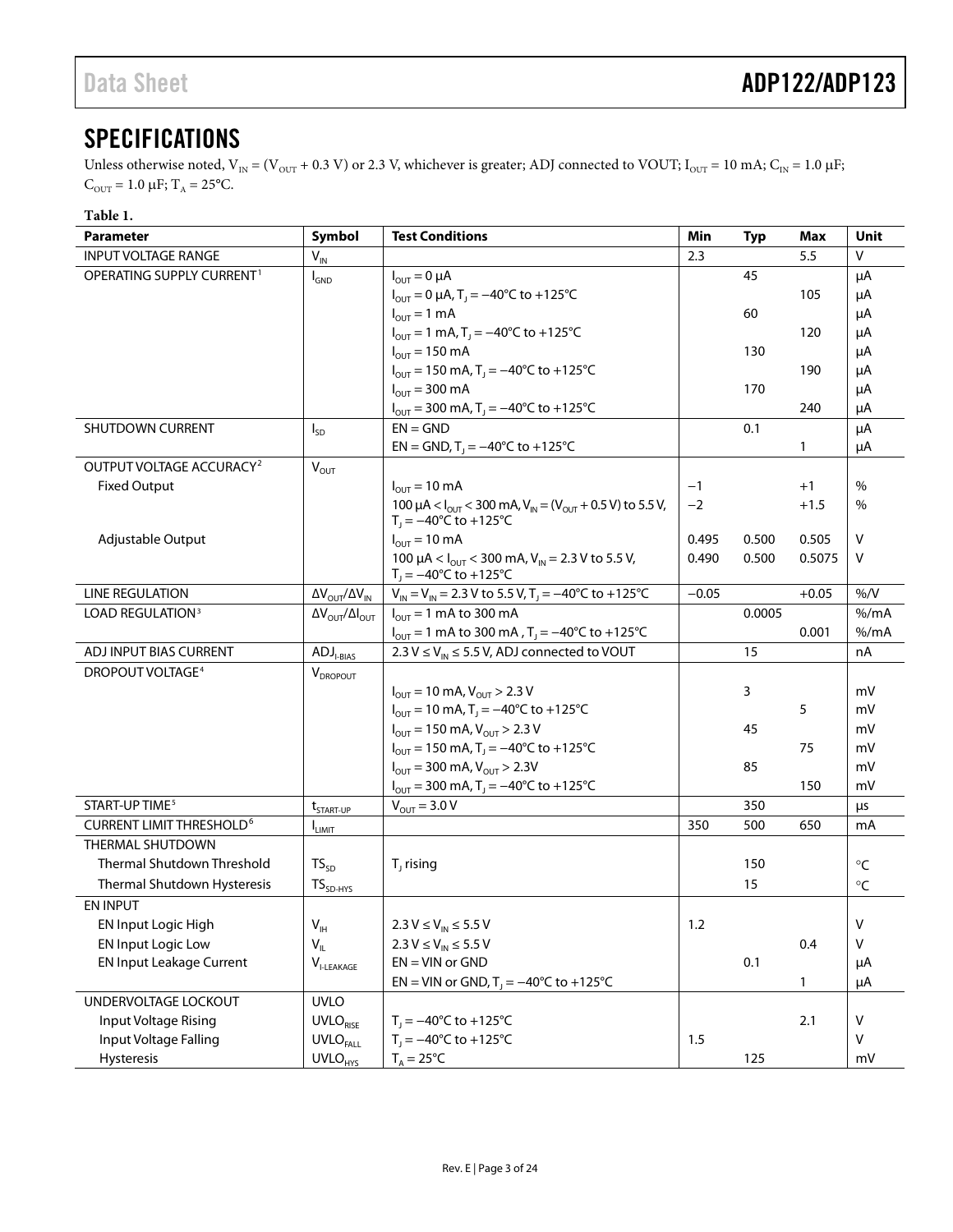<span id="page-3-1"></span>

| <b>Parameter</b>             | Symbol               | <b>Test Conditions</b>                                              | Min | Typ | Max | Unit        |
|------------------------------|----------------------|---------------------------------------------------------------------|-----|-----|-----|-------------|
| <b>OUTPUT NOISE</b>          | OUT <sub>NOISE</sub> | 10 Hz to 100 kHz, $V_{in}$ = 5.5 V, $V_{out}$ = 1.2 V               |     | 25  |     | $\mu$ V rms |
|                              |                      | 10 Hz to 100 kHz, $V_{\text{IN}}$ = 5.5 V, $V_{\text{OUT}}$ = 1.8 V |     | 35  |     | $\mu$ V rms |
|                              |                      | 10 Hz to 100 kHz, $V_{\text{IN}}$ = 5.5 V, $V_{\text{OUT}}$ = 2.5 V |     | 45  |     | $\mu$ V rms |
|                              |                      | 10 Hz to 100 kHz, $V_{\text{IN}}$ = 5.5 V, $V_{\text{OUT}}$ = 3.3 V |     | 55  |     | $\mu$ V rms |
|                              |                      | 10 Hz to 100 kHz, $V_{\text{IN}}$ = 5.5 V, $V_{\text{OUT}}$ = 4.2 V |     | 65  |     | $\mu$ V rms |
| POWER SUPPLY REJECTION RATIO | <b>PSRR</b>          | 10 kHz, $V_{OUT}$ = 3.3 V                                           |     | 60  |     | dB          |
| $(V_{N} = V_{OUT} + 0.5 V)$  |                      | 10 kHz, $V_{OUT}$ = 2.5 V                                           |     | 60  |     | dB          |
|                              |                      | 10 kHz, $V_{OUT}$ = 1.8 V                                           |     | 60  |     | dB          |
|                              |                      | 100 kHz, $V_{OUT}$ = 3.3 V                                          |     | 60  |     | dB          |
|                              |                      | 100 kHz, $V_{OUT}$ = 2.5 V                                          |     | 60  |     | dB          |
|                              |                      | 100 kHz, $V_{OUT}$ = 1.8 V                                          |     | 60  |     | dB          |

<sup>1</sup> The current from the external resistor divider network in the case of adjustable voltage output (as with the ADP123) should be subtracted from the ground current measured. <sup>2</sup> Accuracy when VOUT is connected directly to ADJ. When VOUT voltage is set by external feedback resistors, absolute accuracy in adjust mode depends on the tolerances of the resistors used.

<sup>3</sup> Based on an endpoint calculation using 1 mA and 300 mA loads.

<sup>4</sup> Dropout voltage is defined as the input-to-output voltage differential when the input voltage is set to the nominal output voltage. This applies only for output voltages greater than 2.3 V.

 $5$  Start-up time is defined as the time between the rising edge of EN to VOUT being at 90% of its nominal value.

<sup>6</sup> Current limit threshold is defined as the current at which the output voltage drops to 90% of the specified typical value. For example, the current limit for a 3.3 V output voltage is defined as the current that causes the output voltage to drop to 90% of 3.3V, or 2.97 V.

## <span id="page-3-0"></span>**RECOMMENDED SPECIFICATIONS**

## **Table 2.**

| <b>Parameter</b>                                     | <b>Symbol</b>               | <b>Test Conditions</b>                     | Min   | Tvp | Max | Unit |
|------------------------------------------------------|-----------------------------|--------------------------------------------|-------|-----|-----|------|
| Minimum Input and Output<br>Capacitance <del>'</del> | $\mathsf{CAP}_\mathsf{MIN}$ | $T_a = -40^{\circ}$ C to +125 $^{\circ}$ C | 0.70  |     |     | μF   |
| Capacitor ESR                                        | $R_{ESR}$                   | $= -40^{\circ}$ C to $+125^{\circ}$ C      | 0.001 |     |     | 77   |

<sup>1</sup> The minimum input and output capacitance should be greater than 0.70 µF over the full range of operating conditions. The full range of operating conditions in the application must be considered during device selection to ensure that the minimum capacitance specification is met. X7R and X5R type capacitors are recommended; Y5V and Z5U capacitors are not recommended for use with any LDO.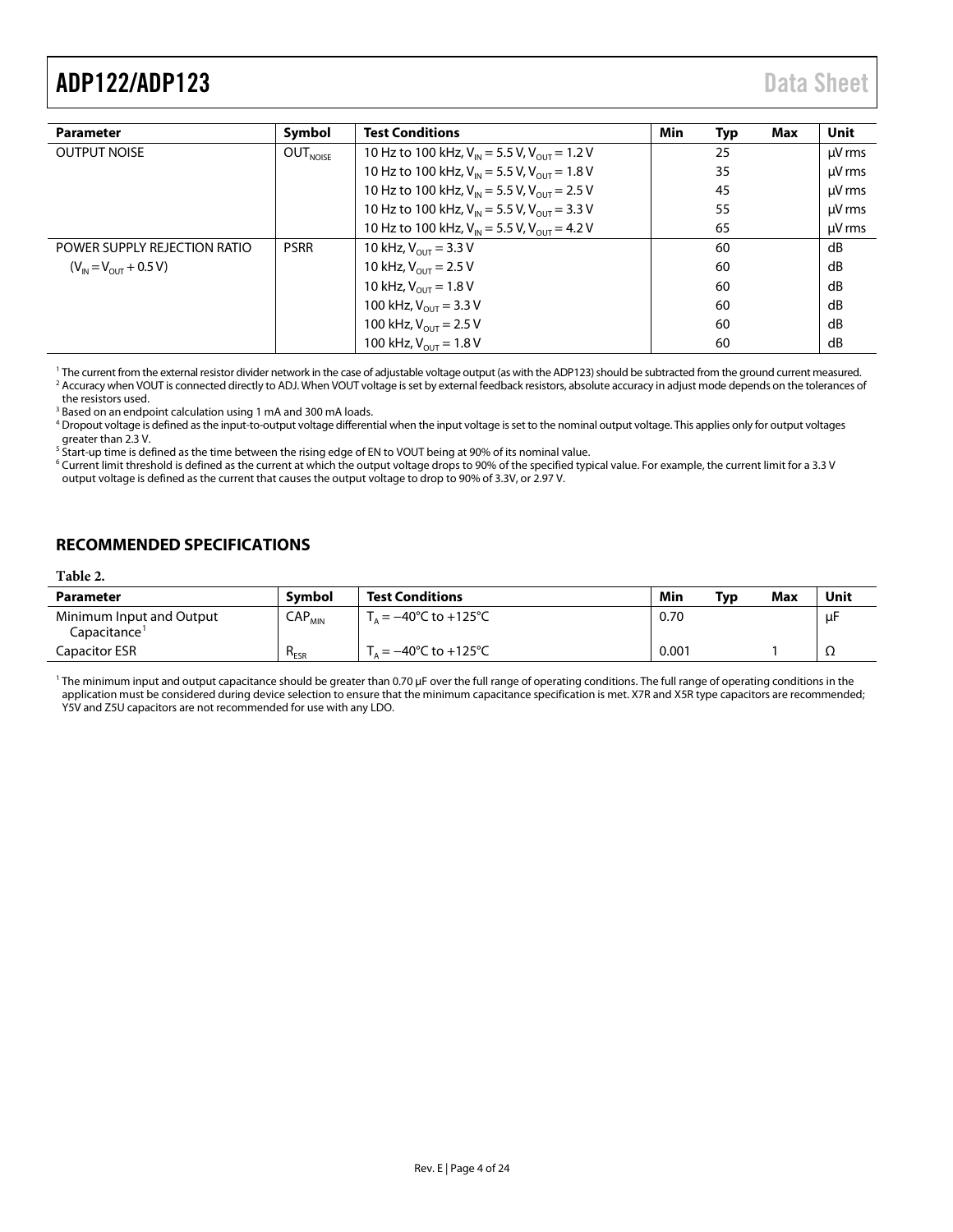# <span id="page-4-0"></span>ABSOLUTE MAXIMUM RATINGS

**Table 3.** 

| <b>Parameter</b>                    | Rating                              |
|-------------------------------------|-------------------------------------|
| VIN to GND                          | $-0.3$ V to $+6.5$ V                |
| ADJ to GND                          | $-0.3$ V to $+6.5$ V                |
| FN to GND                           | $-0.3$ V to $+6.5$ V                |
| <b>VOUT to GND</b>                  | $-0.3$ V to VIN                     |
| Storage Temperature Range           | $-65^{\circ}$ C to $+150^{\circ}$ C |
| Operating Ambient Temperature Range | $-40^{\circ}$ C to $+125^{\circ}$ C |
| Operating Junction Temperature      | $-40^{\circ}$ C to $+125^{\circ}$ C |
| <b>Soldering Conditions</b>         | JEDEC J-STD-020                     |

Stresses above those listed under Absolute Maximum Ratings may cause permanent damage to the device. This is a stress rating only; functional operation of the device at these or any other conditions above those indicated in the operational section of this specification is not implied. Exposure to absolute maximum rating conditions for extended periods may affect device reliability.

## <span id="page-4-1"></span>**THERMAL DATA**

Absolute maximum ratings apply individually only, not in combination. The ADP122/ADP123 can be damaged when the junction temperature limits are exceeded. Monitoring ambient temperature does not guarantee that  $T<sub>I</sub>$  will remain within the specified temperature limits. In applications with high power dissipation and poor thermal resistance, the maximum ambient temperature may have to be derated.

In applications with moderate power dissipation and low PCB thermal resistance, the maximum ambient temperature can exceed the maximum limit as long as the junction temperature is within specification limits. The junction temperature  $(T_j)$  of the device is dependent on the ambient temperature  $(T_A)$ , the power dissipation of the device  $(P_D)$ , and the junction-to-ambient thermal resistance of the package  $(\theta_{IA})$ .

Maximum junction temperature  $(T_j)$  is calculated from the ambient temperature  $(T_A)$  and power dissipation  $(P_D)$  using the formula

$$
T_J = T_A + (P_D \times \theta_{JA})
$$

The junction-to-ambient thermal resistance ( $\theta_{IA}$ ) of the package is based on modeling and calculation using a 4-layer board. The junction-to-ambient thermal resistance is highly dependent on the

application and board layout. In applications in which high maximum power dissipation exists, close attention to thermal board design is required. The value of  $\theta_{\text{IA}}$  may vary, depending on PCB material, layout, and environmental conditions. The specified values of  $\theta_{IA}$  are based on a 4-layer, 4 inch  $\times$  3 inch circuit board. Refer to JESD51-7 for detailed information on the board construction

 $\Psi_{\text{IB}}$  is the junction-to-board thermal characterization parameter and is measured in °C/W. The  $\Psi_{\text{IB}}$  of the package is based on modeling and calculation using a 4-layer board. The *Guidelines for Reporting and Using Package Thermal Information: JESD51-12* states that thermal characterization parameters are not the same as thermal resistances.  $\Psi_{\text{IB}}$  measures the component power flowing through multiple thermal paths rather than a single path as in thermal resistance,  $θ_{IB}$ . Therefore, Ψ<sub>IB</sub> thermal paths include convection from the top of the package as well as radiation from the package—factors that make  $\Psi_{IB}$  more useful in real-world applications. Maximum junction temperature  $(T<sub>j</sub>)$  is calculated from the board temperature  $(T_B)$  and power dissipation  $(P_D)$ using the formula

 $T_I = T_B + (P_D \times \Psi_B)$ 

Refer to JESD51-8 and JESD51-12 for more detailed information about  $\Psi_{IB}$ .

## <span id="page-4-2"></span>**THERMAL RESISTANCE**

 $\theta_{IA}$  and  $\Psi_{IB}$  are specified for the worst-case conditions, that is, a device soldered in a circuit board for surface-mount packages.

## **Table 4. Thermal Resistance**

| Package Type                    | $\bm{\theta}_{\texttt{JA}}$ | $\bm{\Psi}_{\texttt{JB}}$ | Unit             |
|---------------------------------|-----------------------------|---------------------------|------------------|
| 5-Lead TSOT                     | 170                         | 43                        | °C/W             |
| 6-Lead 2 mm $\times$ 2 mm LECSP | 68.9                        | 44.1                      | $\sim$ /W $\sim$ |

## <span id="page-4-3"></span>**ESD CAUTION**



ESD (electrostatic discharge) sensitive device. Charged devices and circuit boards can discharge without detection. Although this product features patented or proprietary protection circuitry, damage may occur on devices subjected to high energy ESD. Therefore, proper ESD precautions should be taken to avoid performance degradation or loss of functionality.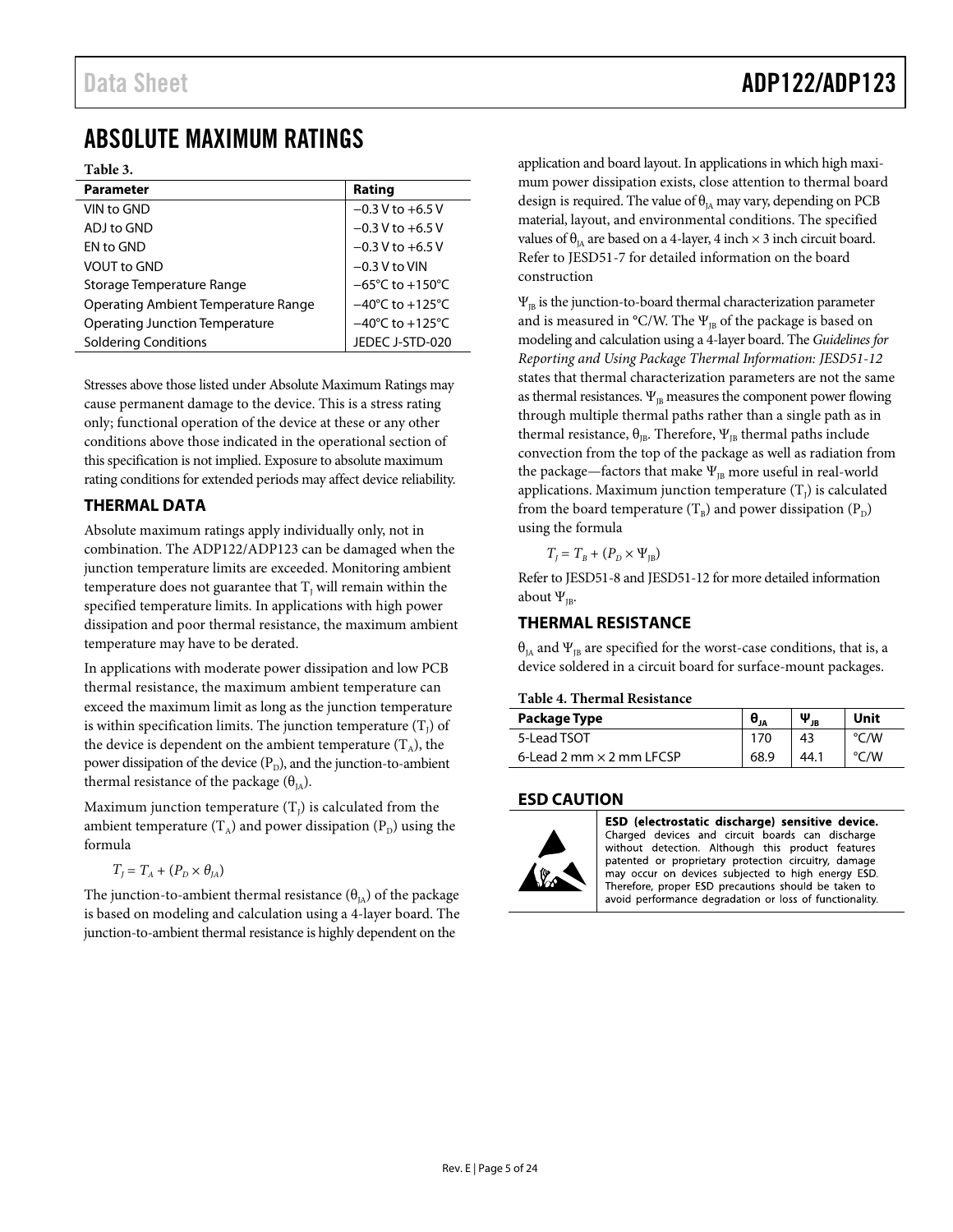# <span id="page-5-0"></span>PIN CONFIGURATIONS AND FUNCTION DESCRIPTIONS



*Figure 5. ADP122 TSOT Fixed Output Pin Configuration* 



**NOTES**

**1. NC = NOT CONNECT. THIS PIN CAN BE LEFT FLOATING** 08399-137  **OR CONNECTED TO GROUND. 2. EXPOSED PAD MUST BE CONNECTED TO GND. DR39** 

*Figure 6. ADP122 LFCSP Fixed Output Pin Configuration*

## **Table 5. Pin Function Descriptions**



*Figure 7. ADP123 TSOT Adjustable Output Pin Configuration*



<span id="page-5-1"></span>

| Pin No.                        |              |                |              |                 |                                                                                                                                            |
|--------------------------------|--------------|----------------|--------------|-----------------|--------------------------------------------------------------------------------------------------------------------------------------------|
| <b>ADP122</b><br><b>ADP123</b> |              |                |              |                 |                                                                                                                                            |
| <b>TSOT</b>                    | <b>LFCSP</b> | TSOT           | <b>LFCSP</b> | <b>Mnemonic</b> | <b>Description</b>                                                                                                                         |
|                                | 6            |                | 6            | <b>VIN</b>      | Regulator Input Supply. Bypass VIN to GND with a capacitor of at least 1 µF.                                                               |
|                                | 3            | $\overline{2}$ | 3            | <b>GND</b>      | Ground.                                                                                                                                    |
|                                | 4            | 3              | 4            | EN              | Enable Input. Drive EN high to turn on the regulator; drive EN low to turn off the<br>regulator. For automatic startup, connect EN to VIN. |
| N/A                            | N/A          | $\overline{4}$ | 2            | <b>ADJ</b>      | Output Voltage Adjust Input. Connect the midpoint of an external divider from VOUT to<br>GND to this pin to set the output voltage.        |
|                                | 2, 5         | N/A            | 5            | <b>NC</b>       | No Connect. These pins are not internally bonded. They can be left floating or connected<br>to ground.                                     |
|                                |              | 5              |              | <b>VOUT</b>     | Regulated Output Voltage. Bypass VOUT to GND with a capacitor of at least 1 $\mu$ F.                                                       |
| N/A                            | EP           | N/A            | EP           | EPAD            | Exposed Pad. The exposed pad must be connected to ground.                                                                                  |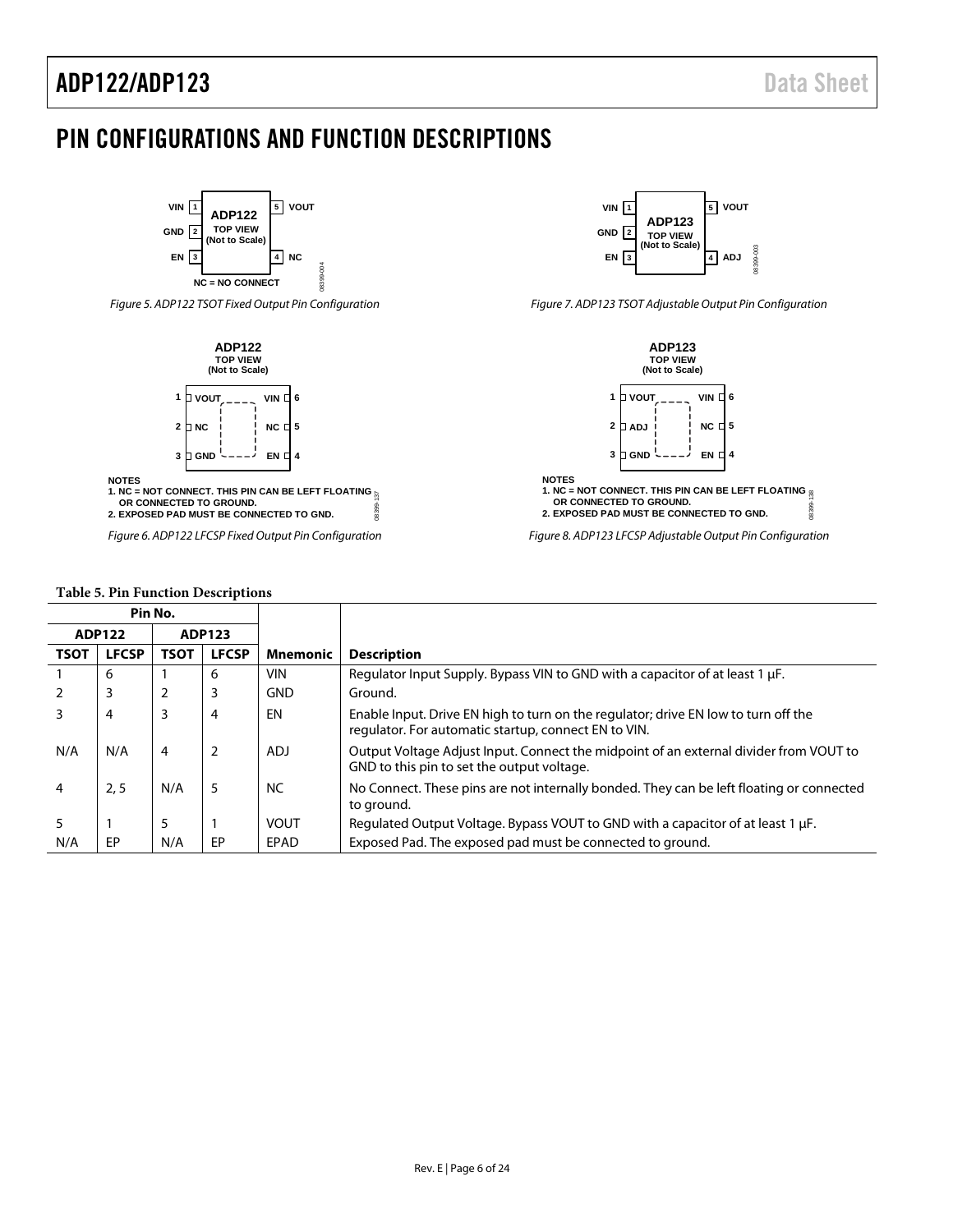# <span id="page-6-0"></span>TYPICAL PERFORMANCE CHARACTERISTICS

 $V_{IN} = 3.6$  V,  $V_{OUT} = 3.3$  V,  $I_{OUT} = 10$  mA,  $C_{IN} = 1.0$   $\mu$ F,  $C_{OUT} = 1.0$   $\mu$ F,  $T_A = 25$ °C, unless otherwise noted.



*Figure 9. Output Voltage vs. Junction Temperature*









*Figure 12. Ground Current vs. Junction Temperature*



*Figure 13. Ground Current vs. Load Current*



*Figure 14. Ground Current vs. Input Voltage*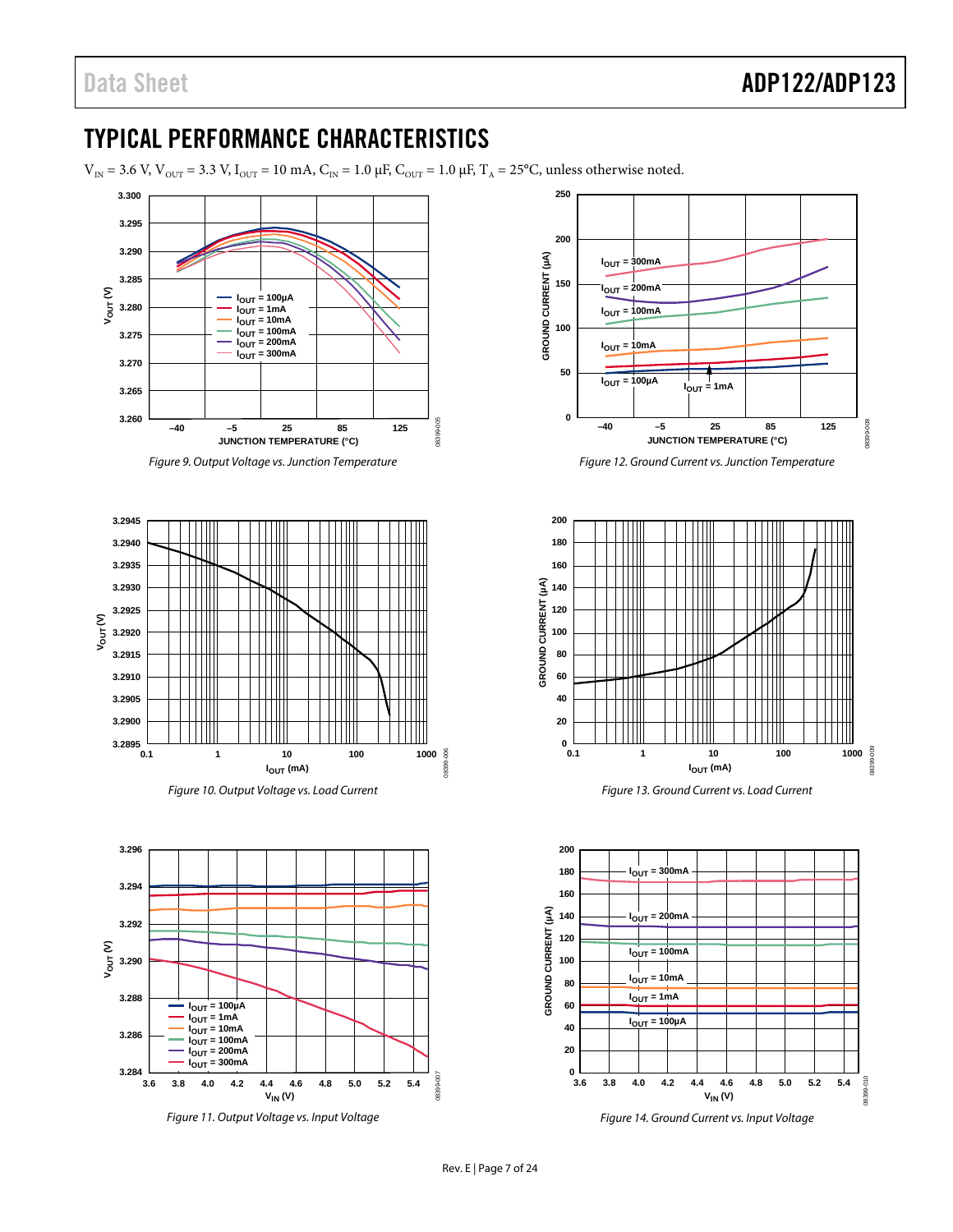

*Figure 15. Shutdown Current vs. Temperature at Various Input Voltages*



*Figure 16. Dropout Voltage vs. Load Current*



*Figure 17. Ground Current vs. Input Voltage (in Dropout)*



*Figure 18. Output Voltage vs. Input Voltage (in Dropout)*



*Figure 19. Power Supply Rejection Ratio vs. Frequency, V<sub>OUT</sub> = 2.8 V, V<sub>IN</sub> = 3.3 V* 



*Figure 20. Power Supply Rejection Ratio vs. Frequency, V<sub>OUT</sub> = 3.3 V, V<sub>IN</sub> = 3.8 V*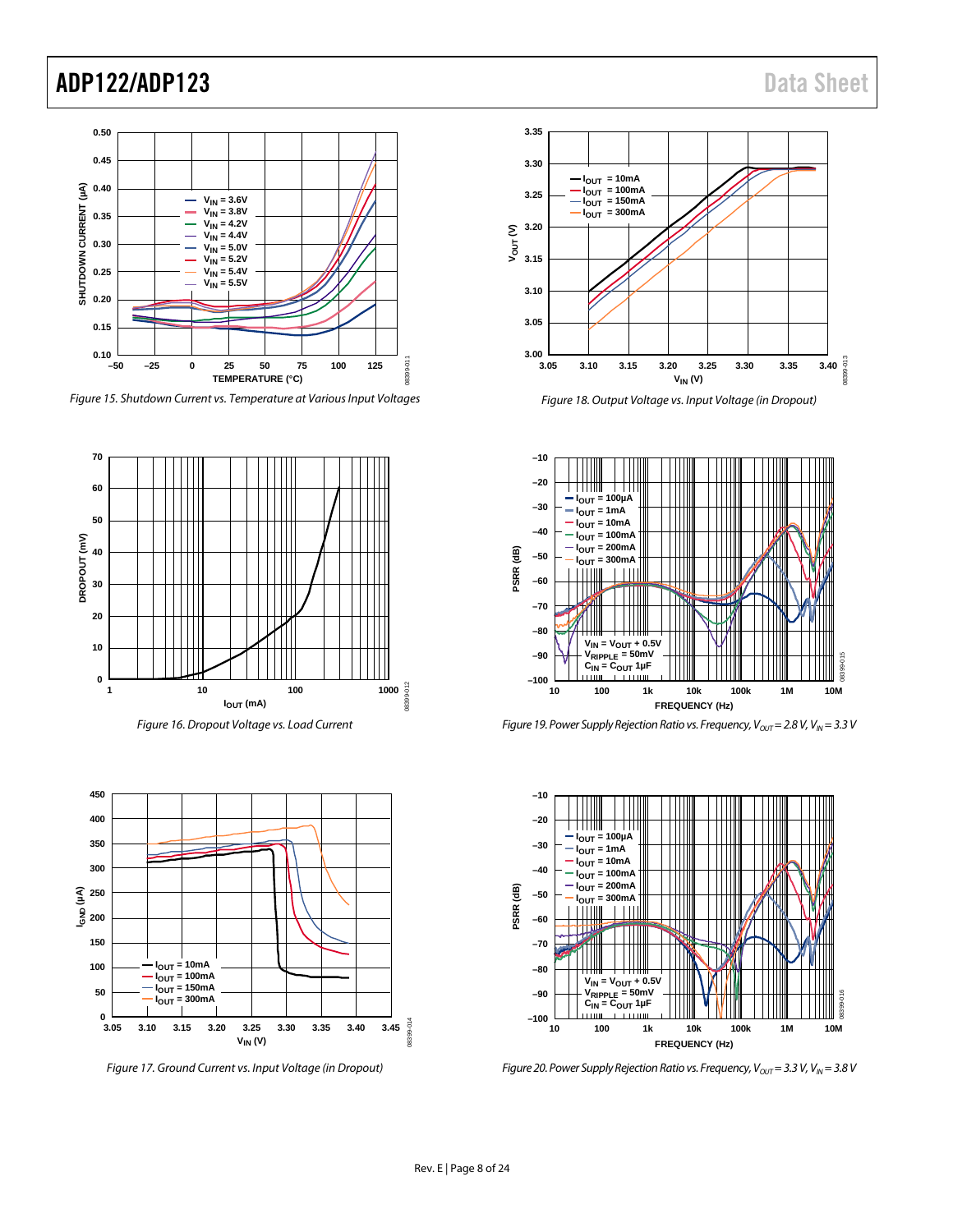# Data Sheet **ADP122/ADP123**



*Figure 21. Power Supply Rejection Ratio vs. Frequency, V<sub>OUT</sub> = 4.2 V, V<sub>IN</sub> = 4.7 V* 



*Figure 22. Power Supply Rejection Ratio vs. Frequency, Various Output Voltages and Load Currents*



*Figure 23. Power Supply Rejection Ratio vs. Headroom Voltage (V<sub>IN</sub> − V<sub>OUT</sub>)*,  $V_{OUT} = 2.8 V$ 



*Figure 24. Output Noise Spectrum*



*Figure 25. Output Noise vs. Load Current and Output Voltage*



*Figure 26. Load Transient Response, C<sub>OUT</sub> = 1 μF*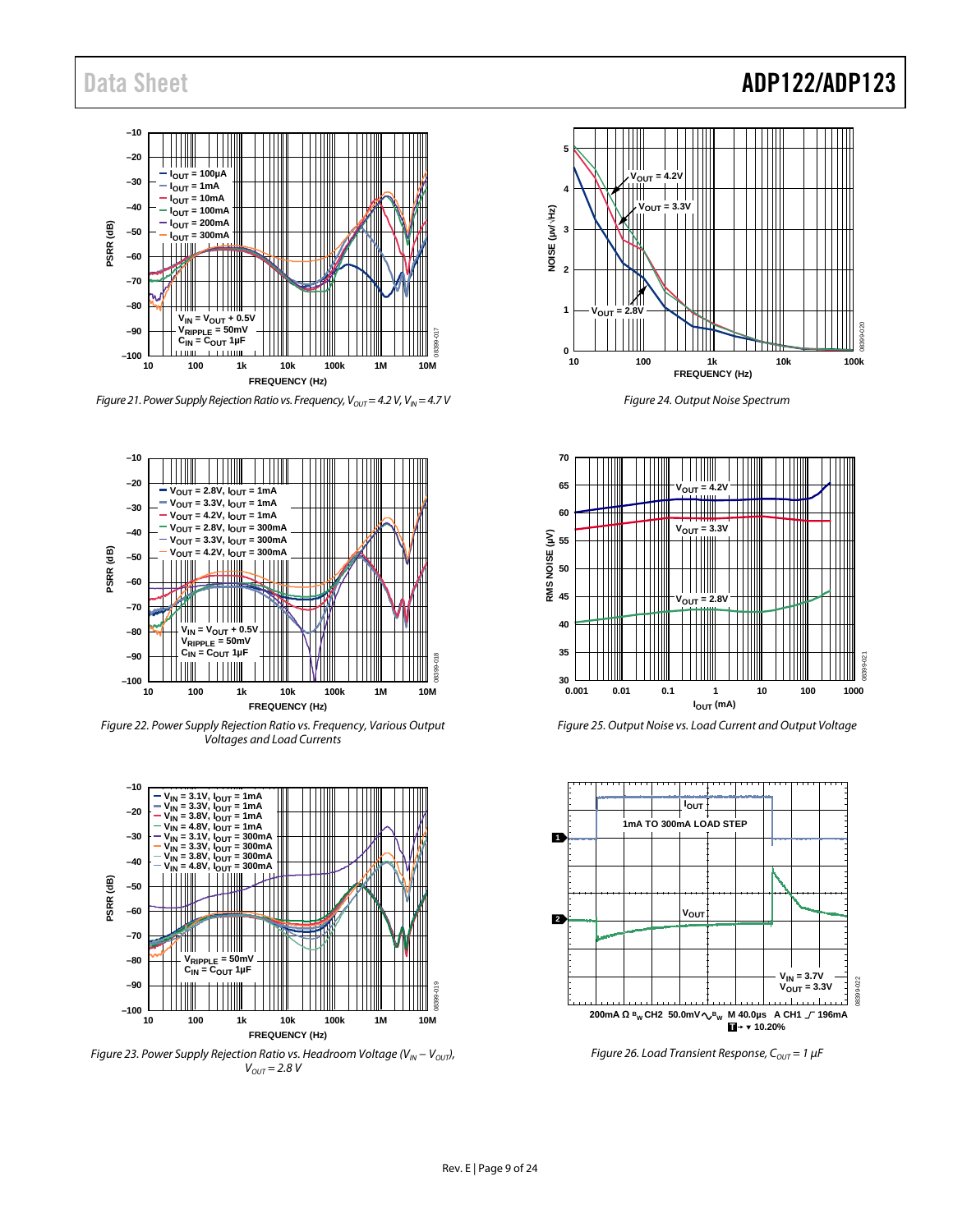

*Figure 27. Load Transient Response, C<sub>OUT</sub> = 4.7 μF* 



*Figure 29. Line Transient Response, Load Current = 300 mA*



*Figure 28. Line Transient Response, Load Current = 1 mA*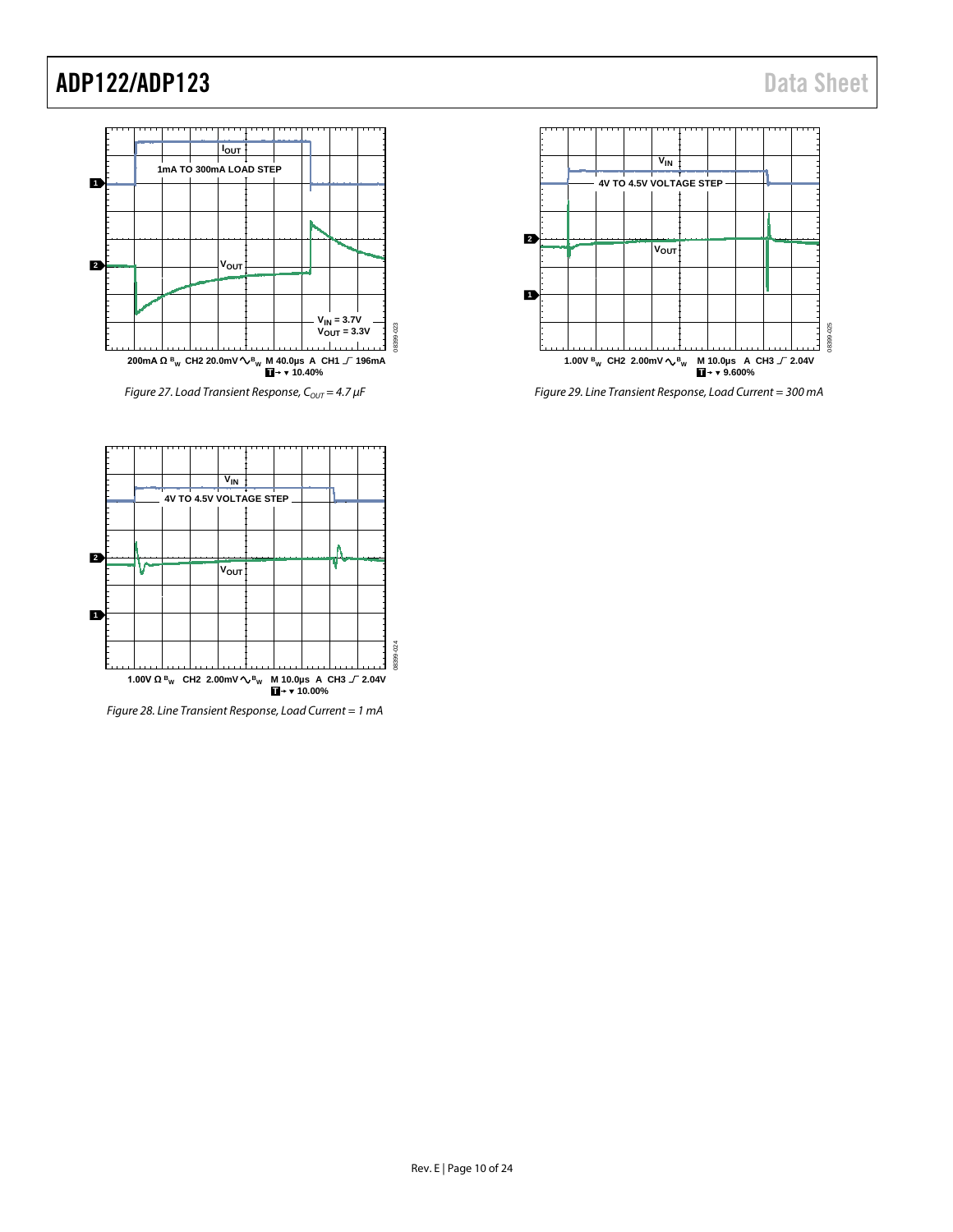# <span id="page-10-0"></span>THEORY OF OPERATION

The ADP122/ADP123 are low quiescent current, low-dropout linear regulators that operate from 2.3 V to 5.5 V and can provide up to 300 mA of output current. Drawing a low 170 µA of quiescent current (typical) at full load makes the ADP122/ADP123 ideal for battery-operated portable equipment. Shutdown current consumption is typically 100 nA.

Optimized for use with small 1 µF ceramic capacitors, the ADP122/ADP123 provide excellent transient performance.

Internally, the ADP122/ADP123 consist of a reference, an error amplifier, a feedback voltage divider, and a PMOS pass transistor. Output current is delivered via the PMOS pass device, which is controlled by the error amplifier. The error amplifier compares the reference voltage with the feedback voltage from the output and amplifies the difference. If the feedback voltage is lower than the reference voltage, the gate of the PMOS device is pulled lower, allowing more current to pass and increasing the output voltage. If the feedback voltage is higher than the reference voltage, the gate of the PMOS device is pulled higher, allowing less current to pass and decreasing the output voltage.

The adjustable ADP123 has an output voltage range of 0.8 V to 5.0 V. The output voltage is set by the ratio of two external resistors, as shown in [Figure 2.](#page-0-4) The device servos the output to maintain the voltage at the ADJ pin at 0.5 V referenced to ground. The current in R1 is then equal to 0.5 V/R2 and the current in R1 is the current in R2 plus the ADJ pin bias current. The ADJ pin bias current, 15 nA at 25°C, flows through R1 into the ADJ pin.

The output voltage can be calculated using the equation:

 $V_{OUT} = 0.5 \text{ V} (1 + R1/R2) + (ADJ_{IBIAS})(R1)$ 

The value of R1 should be less than 200 k $\Omega$  to minimize errors in the output voltage caused by the ADJ pin bias current. For example, when R1 and R2 each equal 200 k $\Omega$ , the output voltage is 1.0 V. The output voltage error introduced by the ADJ pin bias current is 3 mV or 0.3%, assuming a typical ADJ pin bias current of 15 nA at 25°C.

Note that in shutdown, the output is turned off and the divider current is 0.

The ADP122/ADP123 use the EN pin to enable and disable the VOUT pin under normal operating conditions. When EN is high, VOUT turns on; when EN is low, VOUT turns off. For automatic startup, EN can be tied to VIN.



**NOTES 1. R1 AND R2 ARE INTERNAL RESISTORS, AVAILABLE ON THE ADP122 ONLY.**





*Figure 31. ADP123 Internal Block Diagram (Adjustable Output)*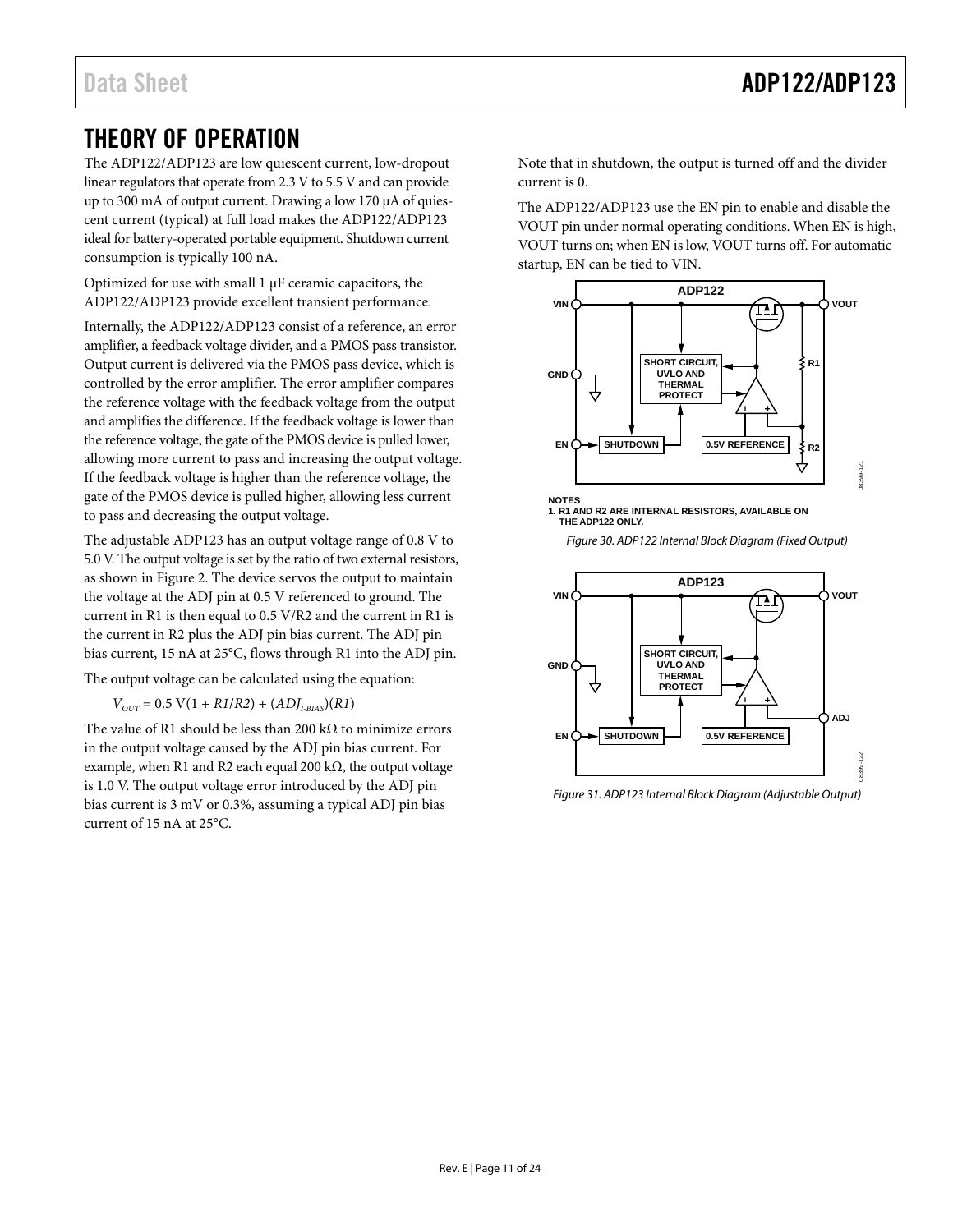## <span id="page-11-0"></span>APPLICATIONS INFORMATION **CAPACITOR SELECTION**

## <span id="page-11-1"></span>*Output Capacitor*

The ADP122/ADP123 are designed for operation with small, space-saving ceramic capacitors, but these devices can function with most commonly used capacitors as long as care is taken to ensure an appropriate effective series resistance (ESR) value. The ESR of the output capacitor affects the stability of the LDO control loop. A minimum of 0.70 μF capacitance with an ESR of 1 Ω or less is recommended to ensure stability of the ADP122/ADP123. The transient response to changes in load current is also affected by the output capacitance. Using a larger value of output capacitance improves the transient response of the ADP122/ADP123 to dynamic changes in load current[. Figure 32](#page-11-2) an[d Figure 33](#page-11-3) show the transient responses for output capacitance values of  $1 \mu$ F and 4.7 µF, respectively.

<span id="page-11-2"></span>

## <span id="page-11-3"></span>*Input Bypass Capacitor*

Connecting a 1 µF capacitor from VIN to GND reduces the circuit sensitivity to the printed circuit board (PCB) layout, especially when a long input trace or high source impedance is encountered. If greater than  $1 \mu$ F of output capacitance is required, the input capacitor should be increased to match it.

## *Input and Output Capacitor Properties*

Any good quality ceramic capacitors can be used with the ADP122/ ADP123, as long as the capacitor meets the minimum capacitance and maximum ESR requirements. Ceramic capacitors are manufactured with a variety of dielectrics, each with different behavior over temperature and applied voltage. Capacitors must have an adequate dielectric to ensure the minimum capacitance over the necessary temperature range and dc bias conditions. Using an X5R or X7R dielectric with a voltage rating of 6.3 V or 10 V is recommended. However, using Y5V and Z5U dielectrics is not recommended for any LDO, due to their poor temperature and dc bias characteristics.

[Figure 34](#page-11-4) depicts the capacitance vs. capacitor voltage bias characteristics of a 0603, 1 µF, 6.3 V X5R capacitor. The voltage stability of a capacitor is strongly influenced by the capacitor size and the voltage rating. In general, a capacitor in a larger package or of a higher voltage rating exhibits better stability. The temperature variation of the X5R dielectric is about ±15% over the −40°C to +85°C temperature range and is not a function of package or voltage rating.



*Figure 34. Capacitance vs. Capacitor Voltage Bias Characteristics*

<span id="page-11-4"></span>Equation 1 can be used to determine the worst-case capacitance, accounting for capacitor variation over temperature, component tolerance, and voltage.

$$
C_{\text{EFF}} = C \times (1 - TEMPCO) \times (1 - TOL) \tag{1}
$$

where:

C<sub>FFF</sub> is the effective capacitance at the operating voltage. *TEMPCO* is the worst-case capacitor temperature coefficient. *TOL* is the worst-case component tolerance.

In this example, the worst-case temperature coefficient (TEMPCO) over −40°C to +85°C is assumed to be 15% for an X5R dielectric. The tolerance of the capacitor (TOL) is assumed to be 10%, and C is 0.96 μF at 4.2 V from the graph in [Figure 34.](#page-11-4)

Substituting these values in Equation 1 yields

$$
C_{\text{EFF}} = 0.96 \, \mu \text{F} \times (1 - 0.15) \times (1 - 0.1) = 0.734 \, \mu \text{F}
$$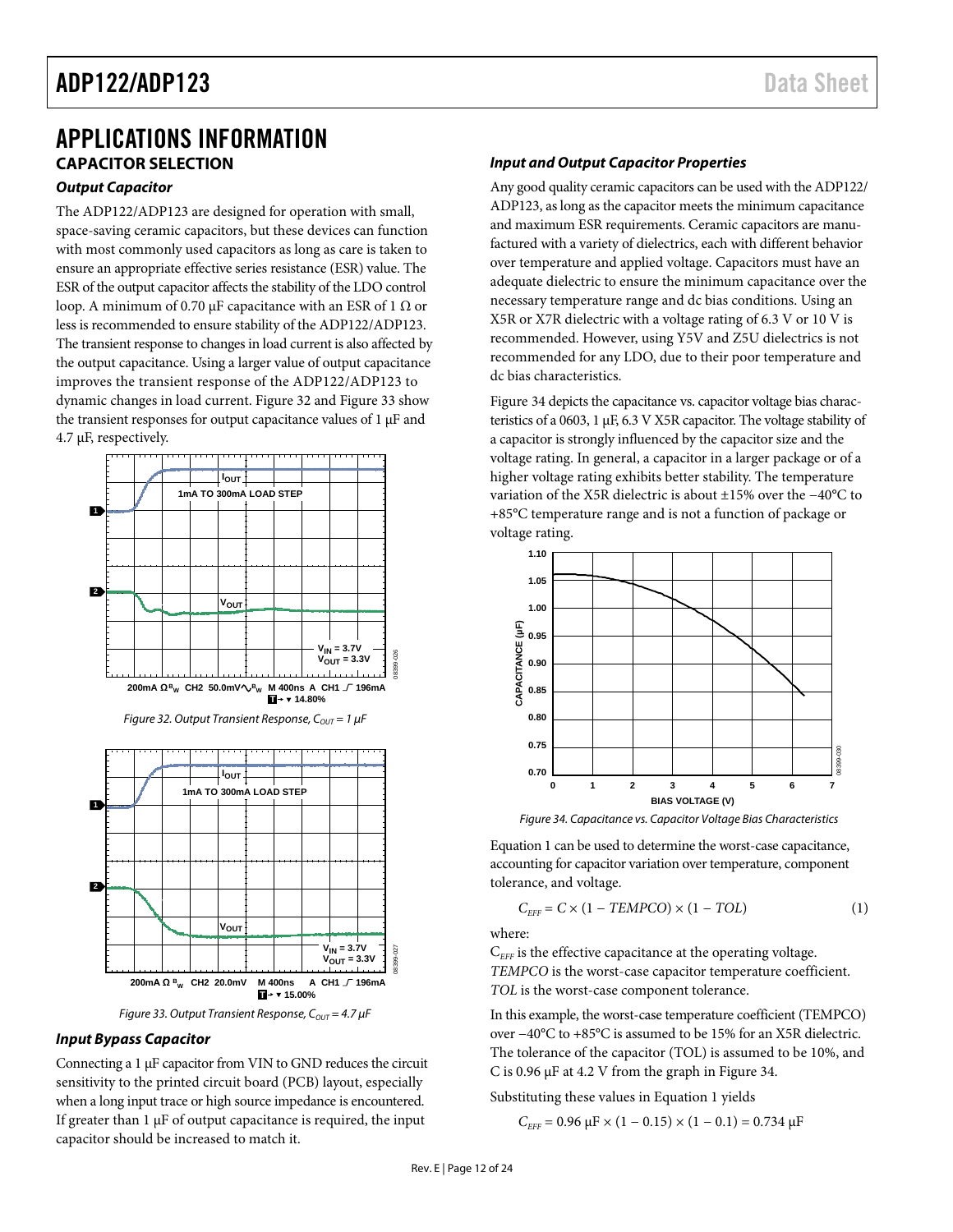# Data Sheet **ADP122/ADP123**

Therefore, the capacitor chosen in this example meets the minimum capacitance requirement of the LDO over temperature and tolerance at the chosen output voltage.

To guarantee the performance of the ADP122/ADP123, it is imperative that the effects of dc bias, temperature, and tolerances on the behavior of the capacitors are evaluated for each application.

## <span id="page-12-0"></span>**UNDERVOLTAGE LOCKOUT**

The ADP122/ADP123 have an internal undervoltage lockout circuit that disables all inputs and the output when the input voltage is less than approximately 2 V. This ensures that the ADP122/ADP123 inputs and the output behave in a predictable manner during power-up.

## <span id="page-12-1"></span>**ENABLE FEATURE**

The ADP122/ADP123 uses the EN pin to enable and disable the VOUT pin under normal operating conditions. As shown in [Figure 35,](#page-12-2) when a rising voltage on EN crosses the active threshold, VOUT turns on. Conversely, when a falling voltage on EN crosses the inactive threshold, VOUT turns off.



*Figure 35. Typical EN Pin Operation*

<span id="page-12-2"></span>As shown in [Figure 35,](#page-12-2) the EN pin has built-in hysteresis. This prevents on/off oscillations that may occur due to noise on the EN pin as it passes through the threshold points.

The active and inactive thresholds of the EN pin are derived from the VIN voltage. Therefore, these thresholds vary as the input voltage changes[. Figure 36](#page-12-3) shows typical EN active and inactive thresholds when the VIN voltage varies from 2.3 V to 5.5 V.



<span id="page-12-3"></span>The ADP122/ADP123 utilize an internal soft start to limit the in-rush current when the output is enabled. The start-up time for the 2.8 V option is approximately 350 µs from the time the EN active threshold is crossed to when the output reaches 90% of its final value. As shown i[n Figure 37,](#page-12-4) the start-up time is dependent on the output voltage setting and increases slightly as the output voltage increases.



<span id="page-12-4"></span>*Figure 37. Typical Start-Up Time*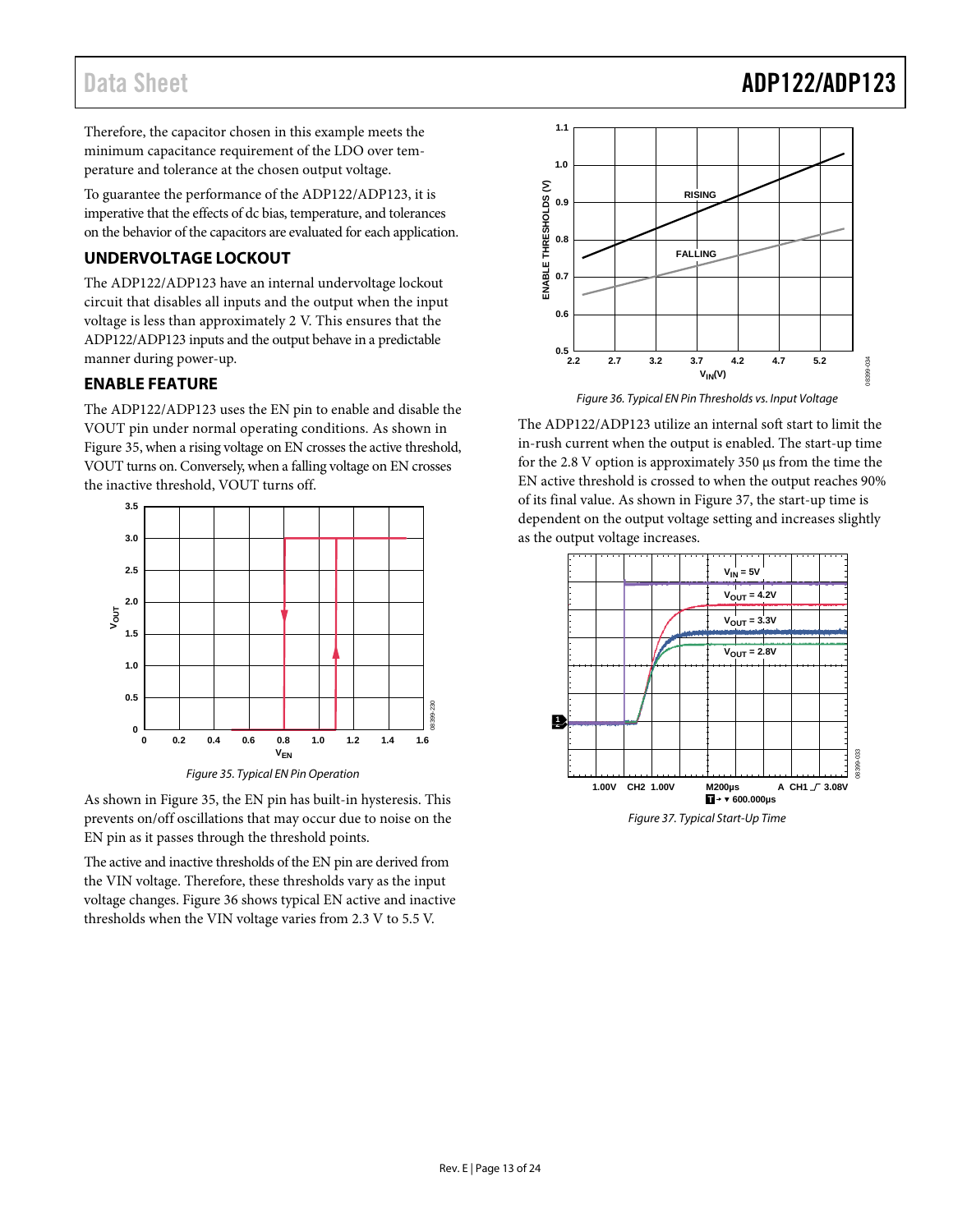## <span id="page-13-0"></span>**CURRENT LIMIT AND THERMAL OVERLOAD PROTECTION**

The ADP122/ADP123 are protected from damage due to excessive power dissipation by current and thermal overload protection circuits. The ADP122/ADP123 are designed to limit the current when the output load reaches 500 mA (typical). When the output load exceeds 500 mA, the output voltage is reduced to maintain a constant current limit.

Thermal overload protection is included, which limits the junction temperature to a maximum of 150°C typical. Under extreme conditions (that is, high ambient temperature and power dissipation), when the junction temperature starts to rise above 150°C, the output is turned off, reducing output current to zero. When the junction temperature cools to less than 135°C, the output is turned on again and the output current is restored to its nominal value.

Consider the case where a hard short from VOUT to GND occurs. At first, the ADP122/ADP123 limit the current so that only 500 mA is conducted into the short. If self-heating causes the junction temperature to rise above 150°C, thermal shutdown activates, turning off the output and reducing the output current to zero. When the junction temperature cools to less than 135°C, the output turns on and conducts 500 mA into the short, again causing the junction temperature to rise above 150°C. This thermal oscillation between 135°C and 150°C results in a current oscillation between 500 mA and 0 mA that continues as long as the short remains at the output.

Current and thermal limit protections are intended to protect the device from damage due to accidental overload conditions. For reliable operation, the device power dissipation must be externally limited so that the junction temperature does not exceed 125°C.

## <span id="page-13-1"></span>**THERMAL CONSIDERATIONS**

To guarantee reliable operation, the junction temperature of the ADP122/ADP123 must not exceed 125°C. To ensure that the junction temperature is less than this maximum value, the user needs to be aware of the parameters that contribute to junction temperature changes. These parameters include ambient temperature, power dissipation in the power device, and thermal resistances between the junction and ambient air  $(\theta_{IA})$ . The value of  $\theta_{IA}$  is dependent on the package assembly compounds used and the amount of copper to which the GND pins of the package are soldered on the PCB. [Table 6](#page-13-2) shows typical  $\theta_{IA}$  values of the 5-lead TSOT package and 6-lead LFCSP package for various PCB copper sizes.

|                                | $\theta_{JA}$ (°C/W) |              |  |
|--------------------------------|----------------------|--------------|--|
| Copper Size (mm <sup>2</sup> ) | <b>TSOT</b>          | <b>LFCSP</b> |  |
| 0 <sup>1</sup>                 | 170                  | 255          |  |
| 50                             | 152                  | 164          |  |
| 100                            | 146                  | 138          |  |
| 300                            | 134                  | 109          |  |
| 500                            | 131                  | 80           |  |

<span id="page-13-2"></span>**Table 6. Typical θ<sub>IA</sub> Values for Specified PCB Copper Sizes** 

<sup>1</sup> Device soldered to narrow traces.

The typical  $\Psi_{\text{IB}}$  values are 42.8°C/W for TSOT packages and 44.1°C/W for LFCSP packages.

The junction temperature of the ADP122/ADP123 can be calculated from the following equation:

$$
T_J = T_A + (P_D \times \theta_{JA})
$$
 (2)

where:

 $T_A$  is the ambient temperature.

 $P<sub>D</sub>$  is the power dissipation in the die, given by

$$
P_{D} = [(V_{IN} - V_{OUT}) \times I_{LOAD}] + (V_{IN} \times I_{GND}) \tag{3}
$$

where:

*ILOAD* is the load current.

*I<sub>GND</sub>* is the ground current.

 $V_{IN}$  and  $V_{OUT}$  are input and output voltages, respectively.

The power dissipation due to ground current is quite small and can be ignored. Therefore, the junction temperature equation can be simplified as follows:

$$
T_J = T_A + \{ [(V_{IN} - V_{OUT}) \times I_{LOAD}] \times \theta_{JA} \}
$$
\n
$$
(4)
$$

As shown in Equation 4, for a given ambient temperature, inputto-output voltage differential, and continuous load current, there exists a minimum copper size requirement for the PCB to ensure that the junction temperature does not rise above 125°C[. Figure 38](#page-14-1) through [Figure](#page-15-0) 44 show junction temperature calculations for different ambient temperatures, load currents,  $\rm V_{\rm IN}$  to  $\rm V_{\rm OUT}$ differentials, and areas of PCB copper.

In cases where the board temperature is known, the thermal characterization parameter,  $\Psi_{IB}$ , can be used to estimate the junction temperature rise. The maximum junction temperature  $(T<sub>j</sub>)$  is calculated from the board temperature  $(T_B)$  and power dissipation  $(P_D)$  using the formula

$$
T_{J} = T_{B} + (P_{D} \times \Psi_{JB})
$$
\n<sup>(5)</sup>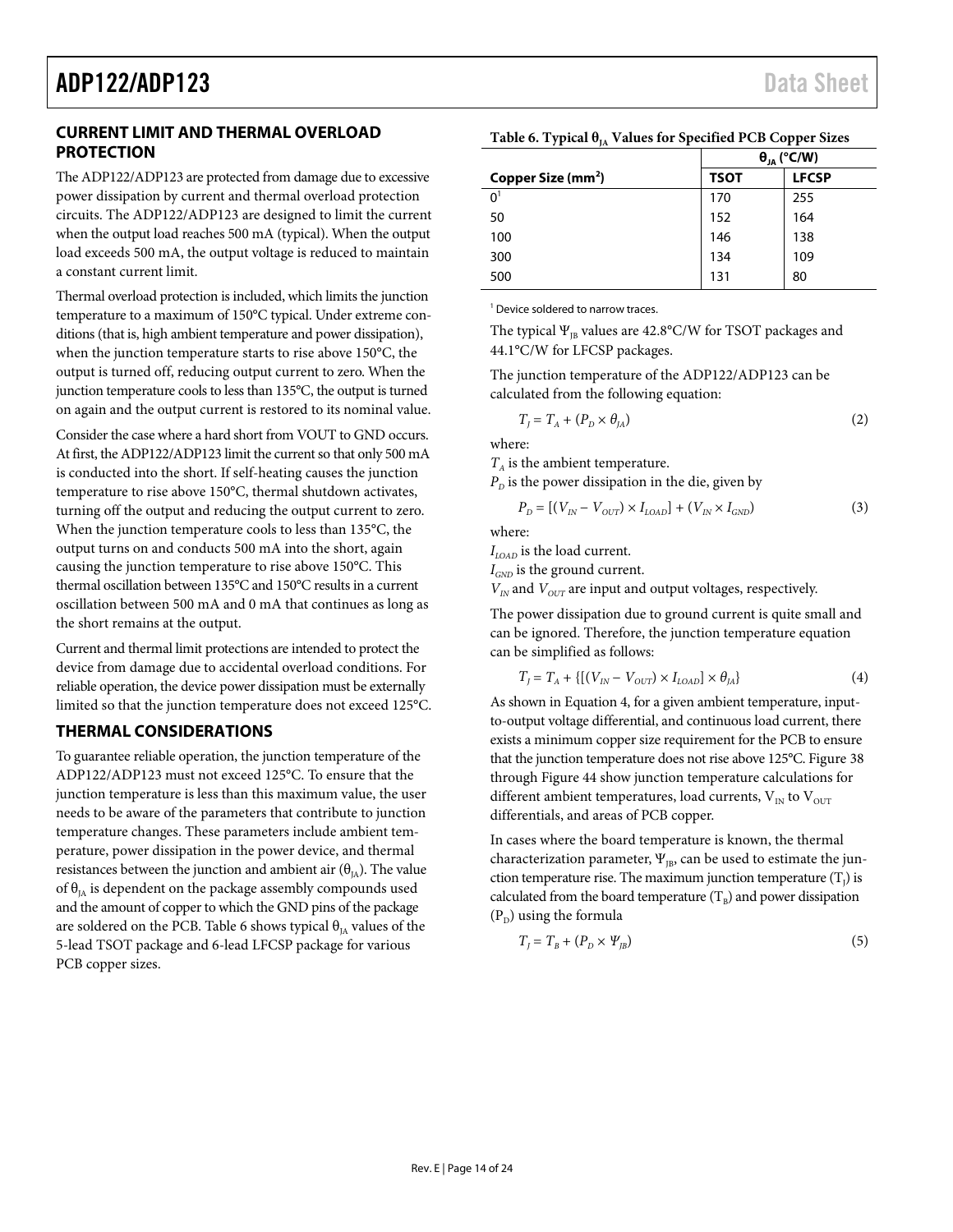## <span id="page-14-0"></span>**JUNCTION TEMPERATURE CALCULATIONS FOR TSOT PACKAGE**



<span id="page-14-1"></span>*Figure 38. Junction Temperature vs. Power Dissipation, 500 mm<sup>2</sup> of PCB Copper,*  $T_A = 25^{\circ}C$ 







*Figure 40. Junction Temperature vs. Power Dissipation,*  0 mm<sup>2</sup> of PCB Copper,  $T_A = 25^{\circ}$ C



*Figure 41. Junction Temperature vs. Power Dissipation, 500 mm<sup>2</sup> of PCB Copper,*  $T_A = 50^{\circ}$ C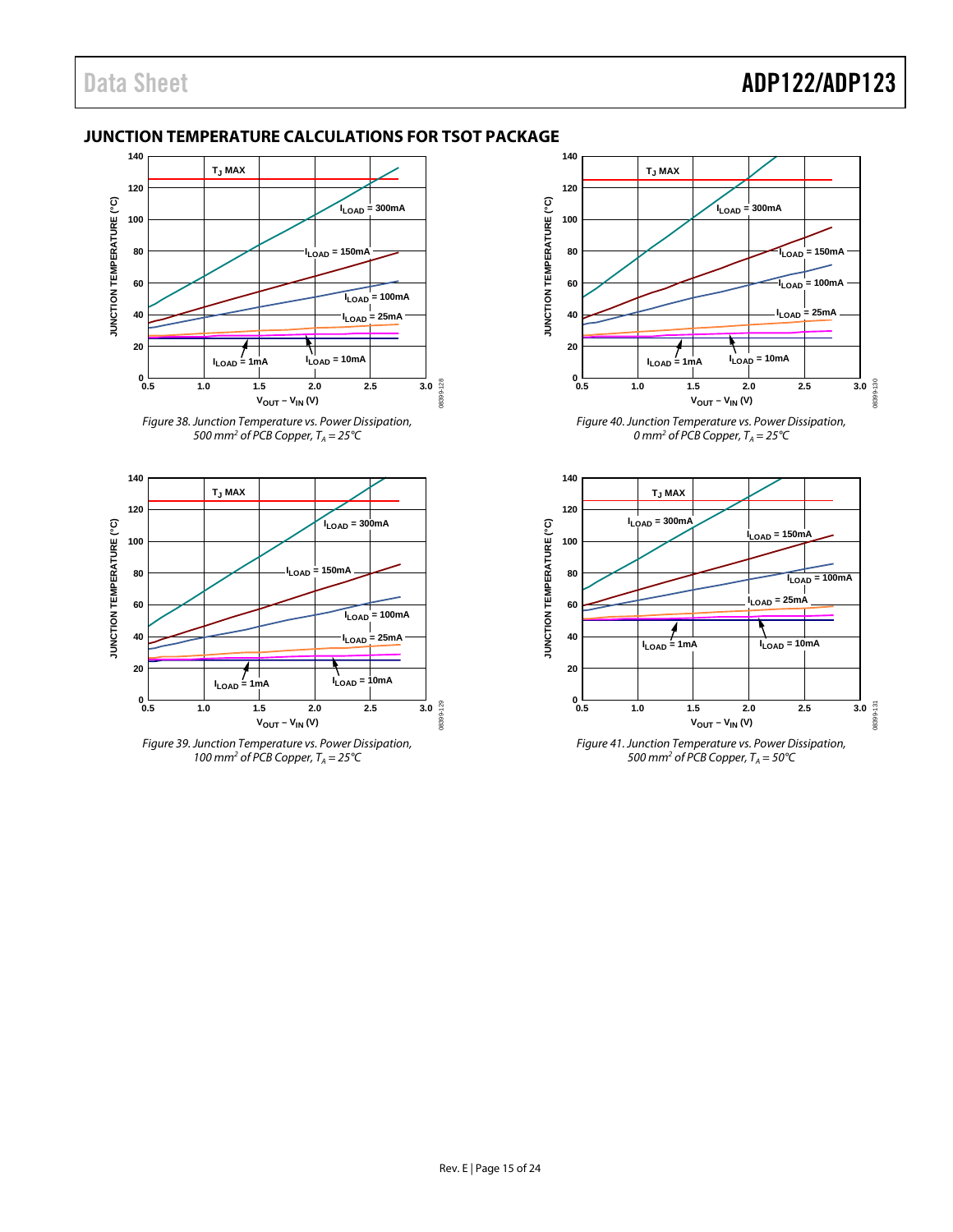





*Figure 43. Junction Temperature vs. Power Dissipation, 0* mm<sup>2</sup> of PCB Copper, T<sub>A</sub> = 50°C



<span id="page-15-0"></span>*Figure 44. Junction Temperature vs. Power Dissipation, Board Temperature = 85°C*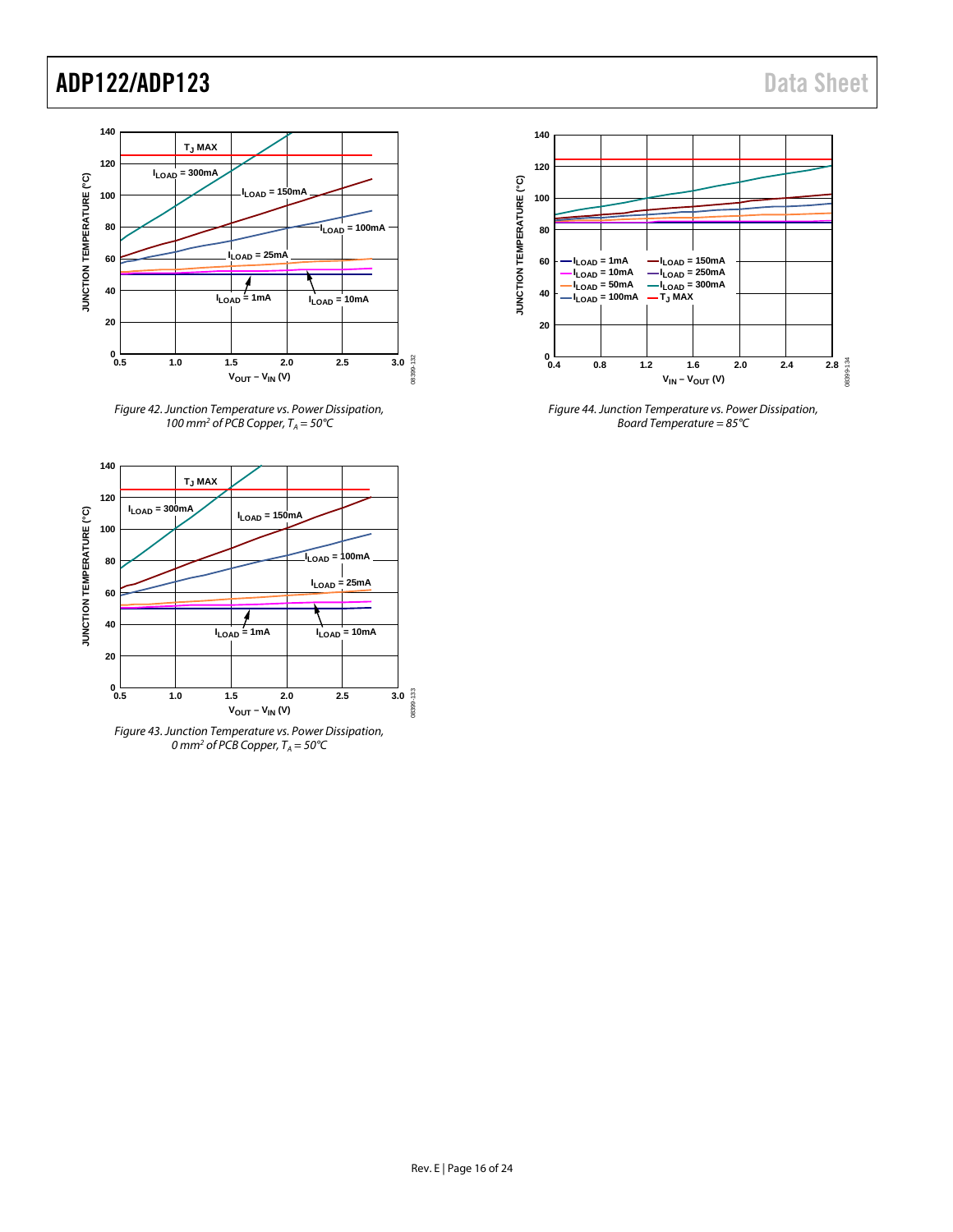## <span id="page-16-0"></span>**JUNCTION TEMPERATURE CALCULATIONS FOR LFCSP PACKAGE**







*Figure 46. Junction Temperature vs. Power Dissipation,*  100 mm<sup>2</sup> of PCB Copper,  $T_A = 25^{\circ}C$ 



*500 mm<sup>2</sup> of PCB Copper,*  $T_A = 50^{\circ}$ C



*Figure 48. Junction Temperature vs. Power Dissipation,*  100 mm<sup>2</sup> of PCB Copper,  $T_A = 50^{\circ}$ C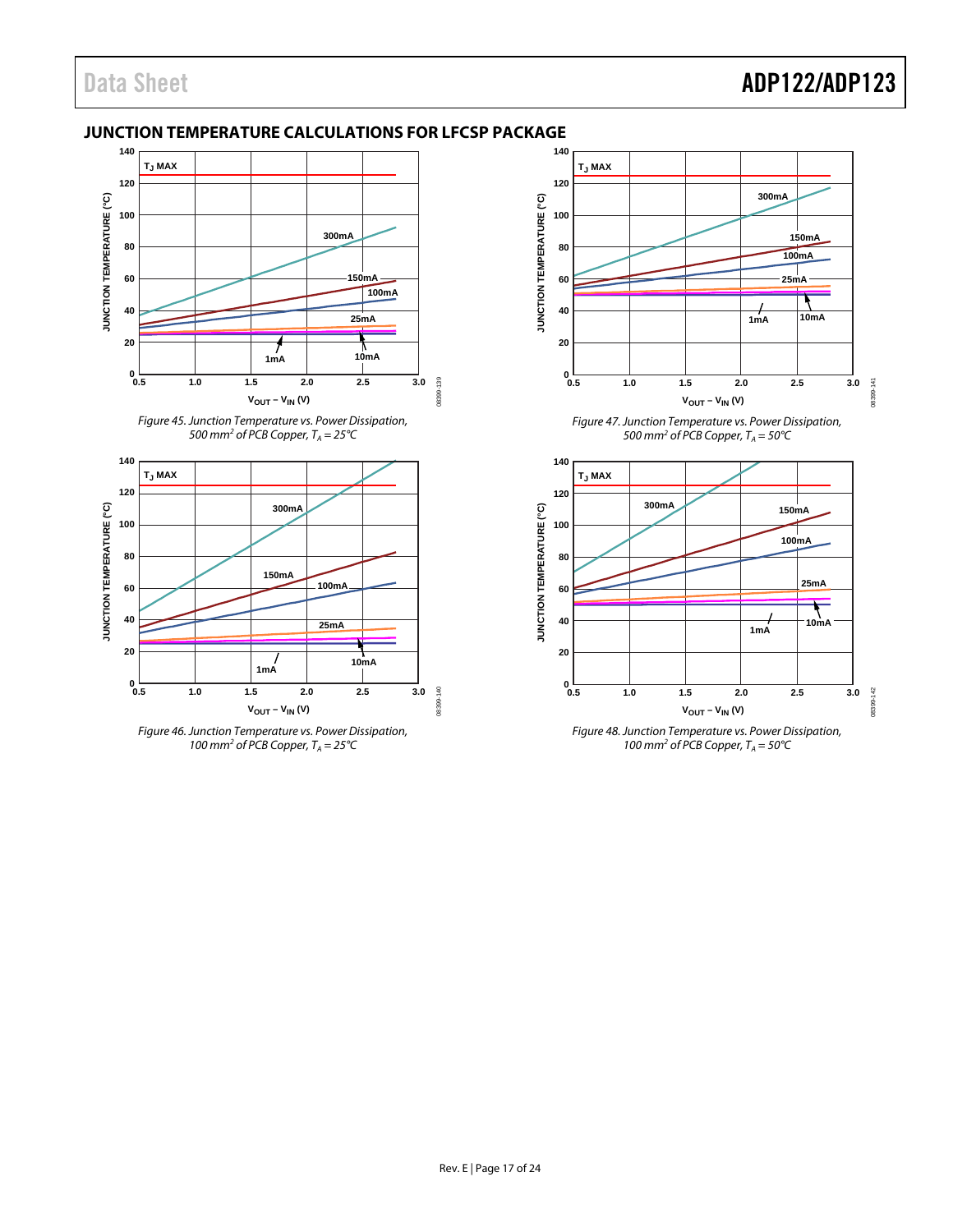





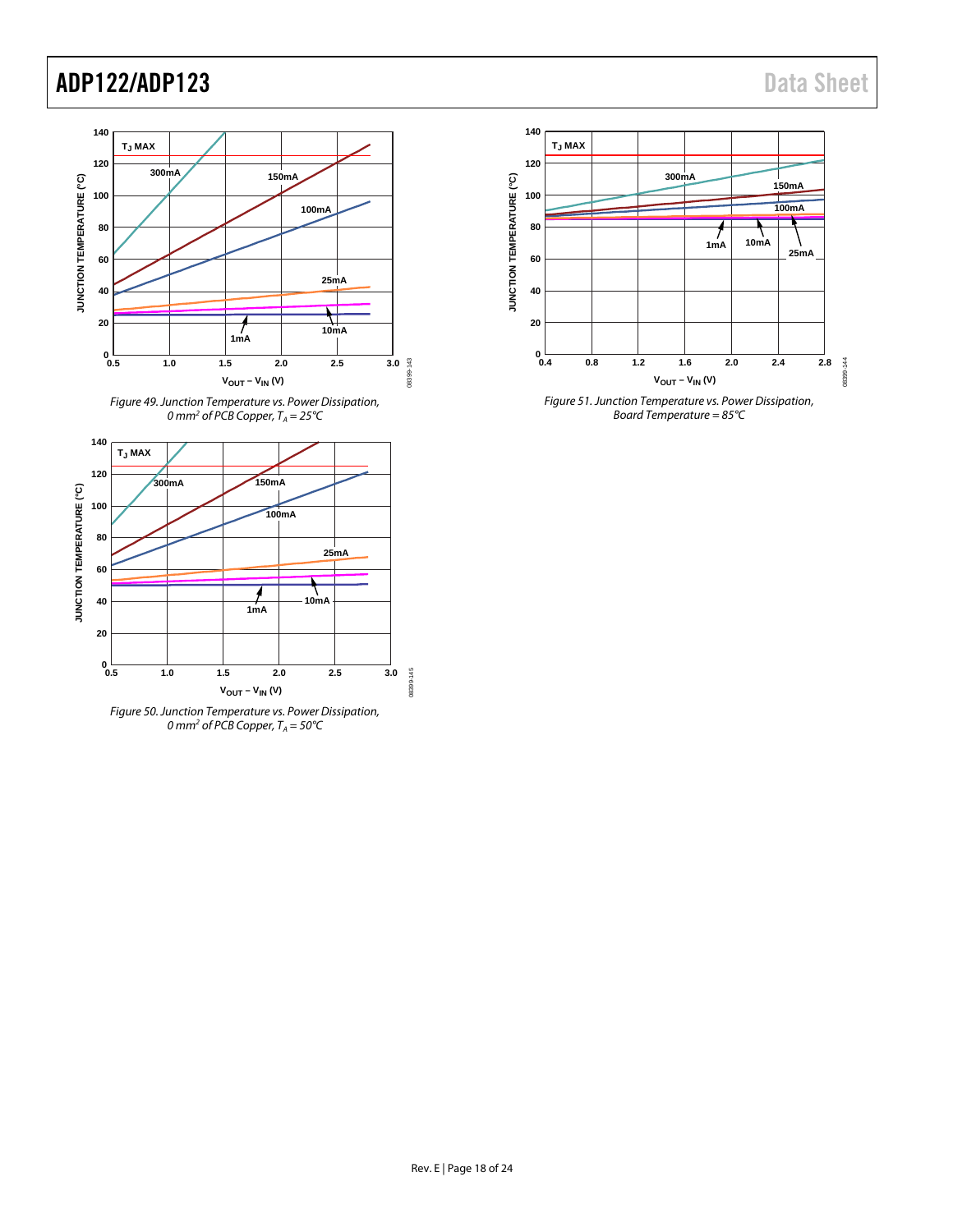## <span id="page-18-0"></span>**PRINTED CIRCUIT BOARD LAYOUT CONSIDERATIONS**

Heat dissipation from the package can be improved by increasing the amount of copper attached to the pins of the ADP122/ADP123. However, as shown i[n Table 6,](#page-13-2) a point of diminishing returns eventually is reached, beyond which an increase in the copper size does not yield significant heat dissipation benefits.

The input capacitor should be placed as close as possible to the VIN and GND pins, and the output capacitor should be placed as close as possible to the VOUT and GND pins. Use of 0402 or 0603 size capacitors and resistors achieves the smallest possible footprint solution on boards where the area is limited.



*Figure 52. Example ADP122 PCB Layout*



*Figure 53. Example ADP123 PCB Layout*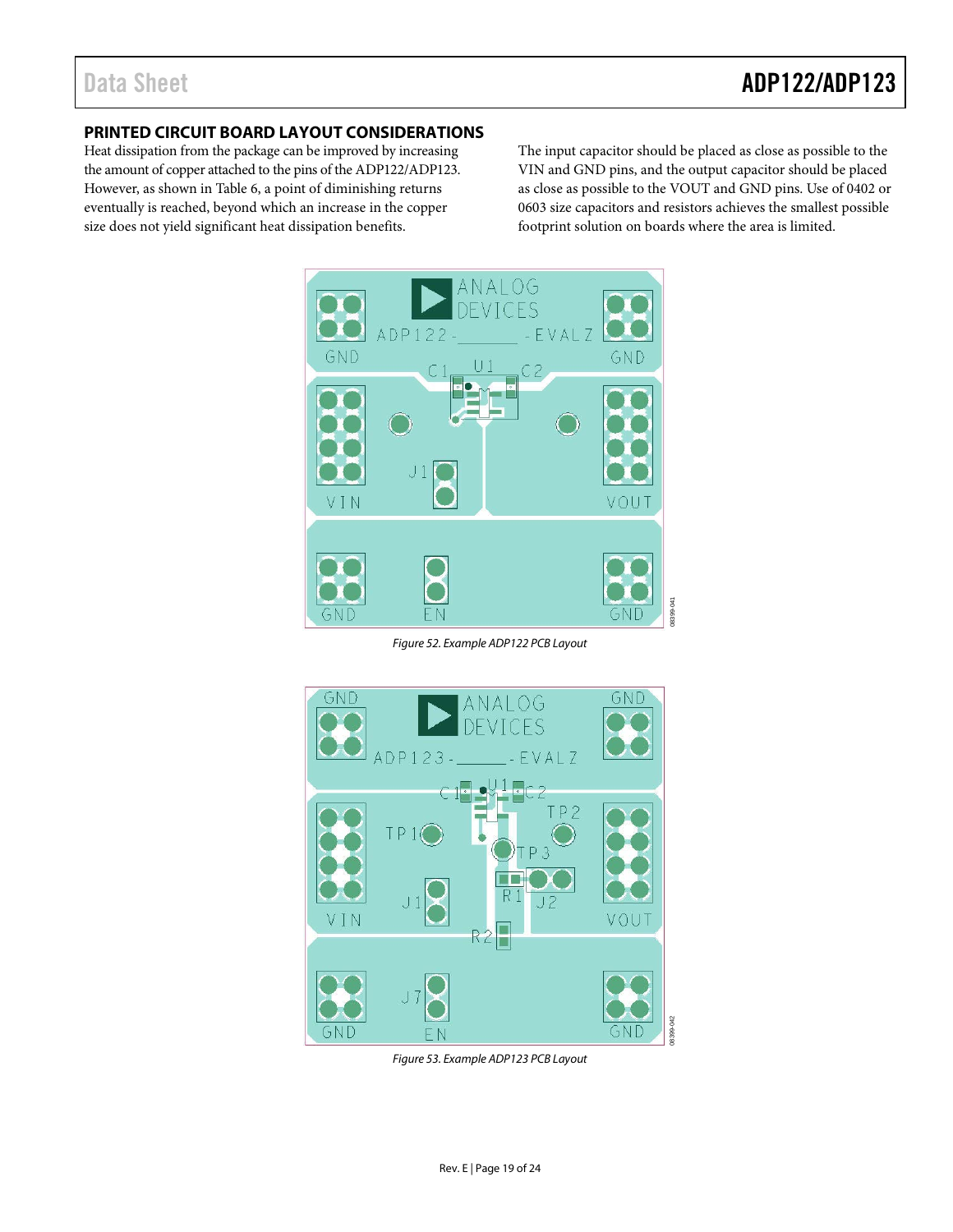# <span id="page-19-0"></span>OUTLINE DIMENSIONS

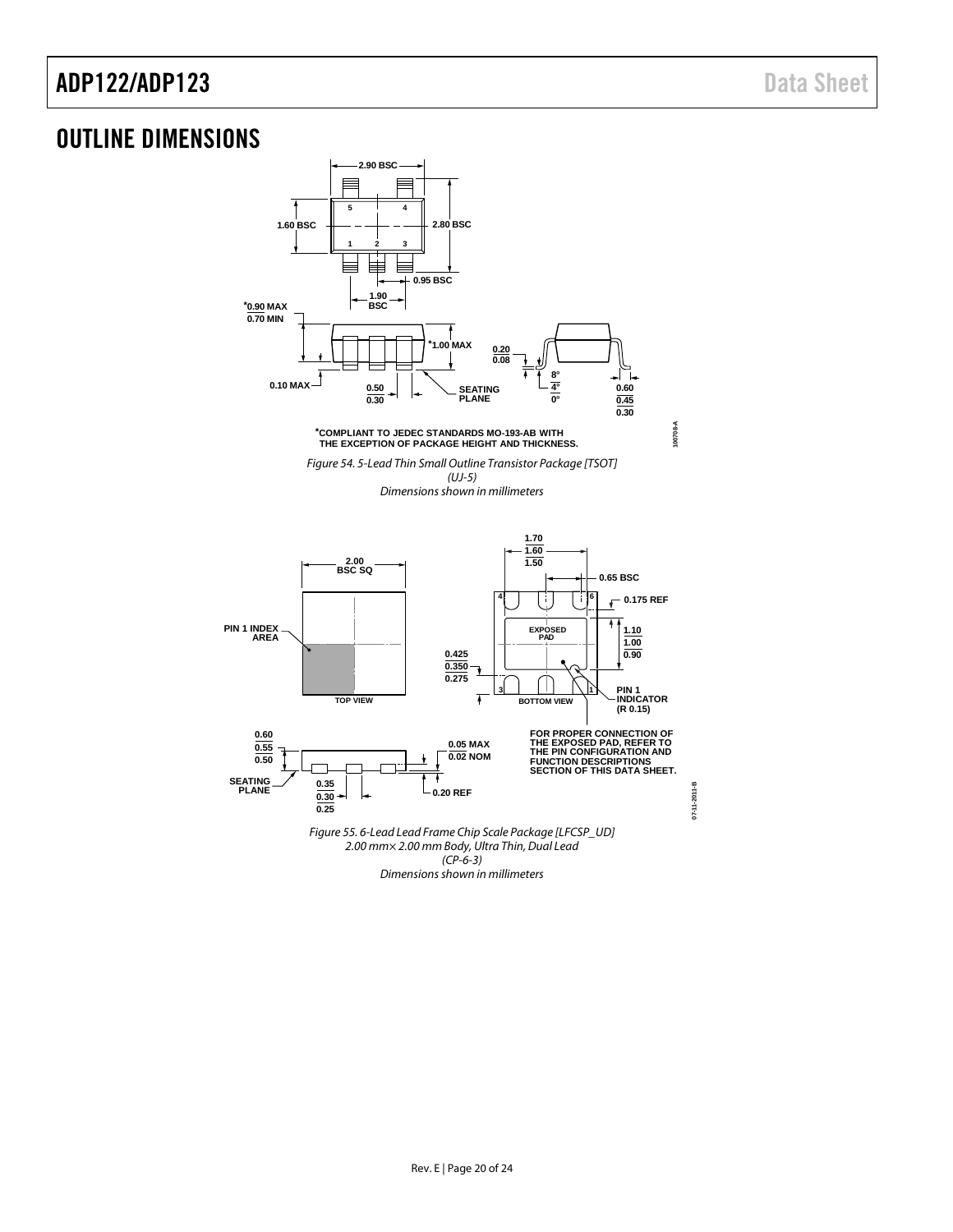# Data Sheet **ADP122/ADP123**

## <span id="page-20-0"></span>**ORDERING GUIDE**

| Model <sup>1</sup> | <b>Temperature Range</b>            | Output Voltage $(V)^2$  | <b>Package Description</b> | <b>Package Option</b> | <b>Branding</b> |
|--------------------|-------------------------------------|-------------------------|----------------------------|-----------------------|-----------------|
| ADP122AUJZ-1.8-R7  | $-40^{\circ}$ C to $+125^{\circ}$ C | 1.8                     | 5-Lead TSOT                | $UJ-5$                | LJS             |
| ADP122AUJZ-2.5-R7  | $-40^{\circ}$ C to $+125^{\circ}$ C | 2.5                     | 5-Lead TSOT                | $UJ-5$                | LE6             |
| ADP122AUJZ-2.7-R7  | $-40^{\circ}$ C to $+125^{\circ}$ C | 2.7                     | 5-Lead TSOT                | $UJ-5$                | LE <sub>9</sub> |
| ADP122AUJZ-2.8-R7  | $-40^{\circ}$ C to $+125^{\circ}$ C | 2.8                     | 5-Lead TSOT                | $UJ-5$                | <b>LEA</b>      |
| ADP122AUJZ-2.85-R7 | $-40^{\circ}$ C to $+125^{\circ}$ C | 2.85                    | 5-Lead TSOT                | $UJ-5$                | <b>LEC</b>      |
| ADP122AUJZ-2.9-R7  | $-40^{\circ}$ C to $+125^{\circ}$ C | 2.9                     | 5-Lead TSOT                | $UJ-5$                | LED             |
| ADP122AUJZ-3.0-R7  | $-40^{\circ}$ C to $+125^{\circ}$ C | 3.0                     | 5-Lead TSOT                | $UJ-5$                | <b>LEE</b>      |
| ADP122AUJZ-3.3-R7  | $-40^{\circ}$ C to $+125^{\circ}$ C | 3.3                     | 5-Lead TSOT                | $UJ-5$                | <b>LEF</b>      |
| ADP122ACPZ-1.8-R7  | $-40^{\circ}$ C to $+125^{\circ}$ C | 1.8                     | 6-Lead LFCSP UD            | $CP-6-3$              | LJS             |
| ADP122ACPZ-2.0-R7  | $-40^{\circ}$ C to $+125^{\circ}$ C | 2.0                     | 6-Lead LFCSP UD            | $CP-6-3$              | LJT             |
| ADP122ACPZ-2.5-R7  | $-40^{\circ}$ C to $+125^{\circ}$ C | 2.5                     | 6-Lead LFCSP UD            | $CP-6-3$              | LE6             |
| ADP122ACPZ-2.6-R7  | $-40^{\circ}$ C to $+125^{\circ}$ C | 2.6                     | 6-Lead LFCSP UD            | $CP-6-3$              | LJU             |
| ADP122ACPZ-2.8-R7  | $-40^{\circ}$ C to $+125^{\circ}$ C | 2.8                     | 6-Lead LFCSP UD            | $CP-6-3$              | <b>LEA</b>      |
| ADP122ACPZ-3.0-R7  | $-40^{\circ}$ C to $+125^{\circ}$ C | 3.0                     | 6-Lead LFCSP_UD            | $CP-6-3$              | <b>LEE</b>      |
| ADP122ACPZ-3.3-R7  | $-40^{\circ}$ C to $+125^{\circ}$ C | 3.3                     | 6-Lead LFCSP UD            | $CP-6-3$              | <b>LEF</b>      |
| ADP123AUJZ-R7      | $-40^{\circ}$ C to $+125^{\circ}$ C | 0.8 to 5.0 (Adjustable) | 5-Lead TSOT                | $UJ-5$                | <b>LEG</b>      |
| ADP123ACPZ-R7      | $-40^{\circ}$ C to $+125^{\circ}$ C | 0.8 to 5.0 (Adjustable) | 6-Lead LFCSP UD            | $CP-6-3$              | <b>LEG</b>      |
| ADP122-3.3-EVALZ   |                                     | 3.3                     | <b>Evaluation Board</b>    |                       |                 |
| ADP123-EVALZ       |                                     | Adjustable              | <b>Evaluation Board</b>    |                       |                 |
| ADP122UJZ-REDYKIT  |                                     | <b>REDYKIT 2.5,3.3</b>  | <b>REDYKIT</b>             |                       |                 |

 $1 Z =$  RoHS Compliant Part.

<sup>2</sup> Up to 31 fixed-output voltage options from 1.75 V to 3.3 V are available. For additional voltage options, contact a local Analog Devices, Inc., sales or distribution representative.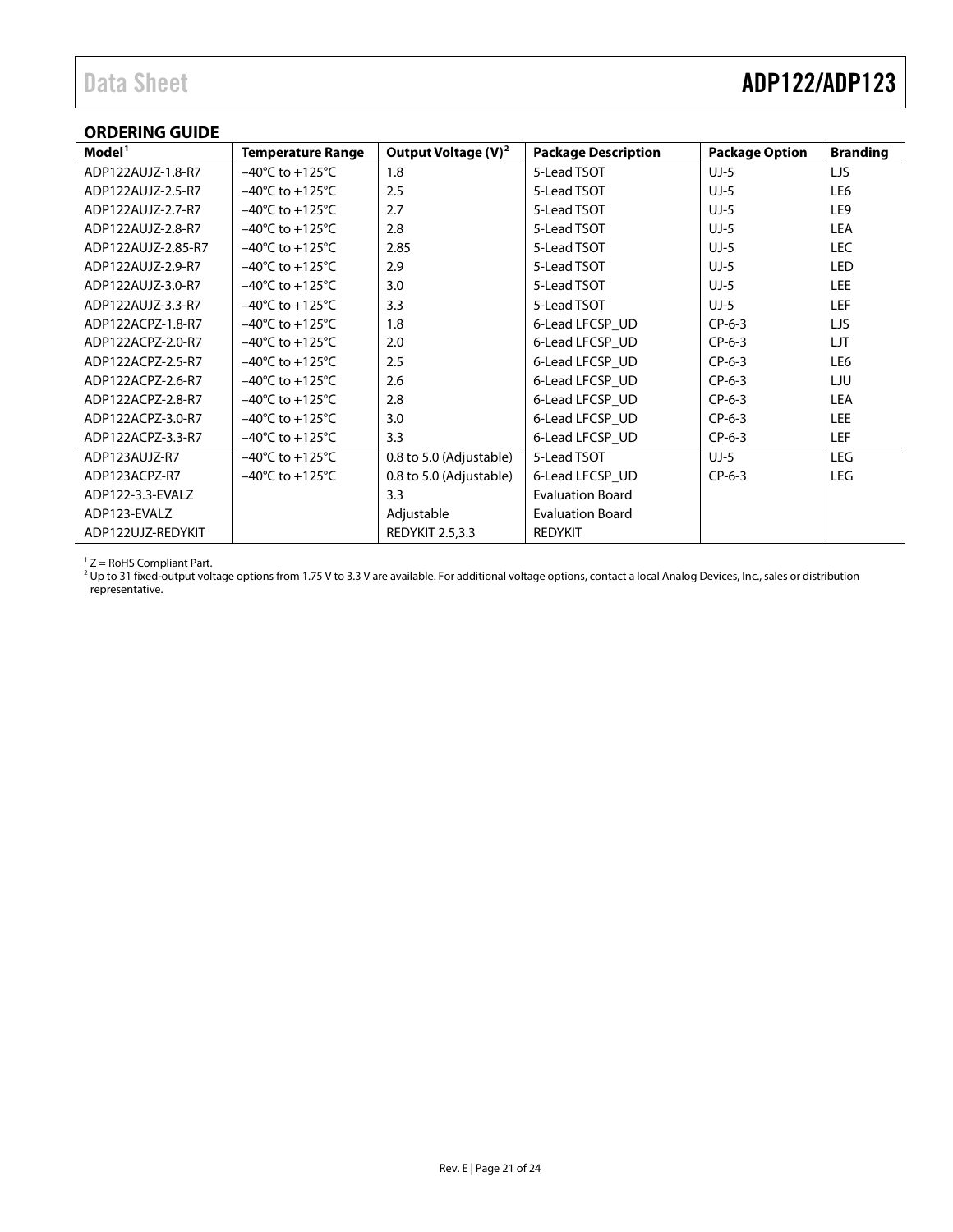# **NOTES**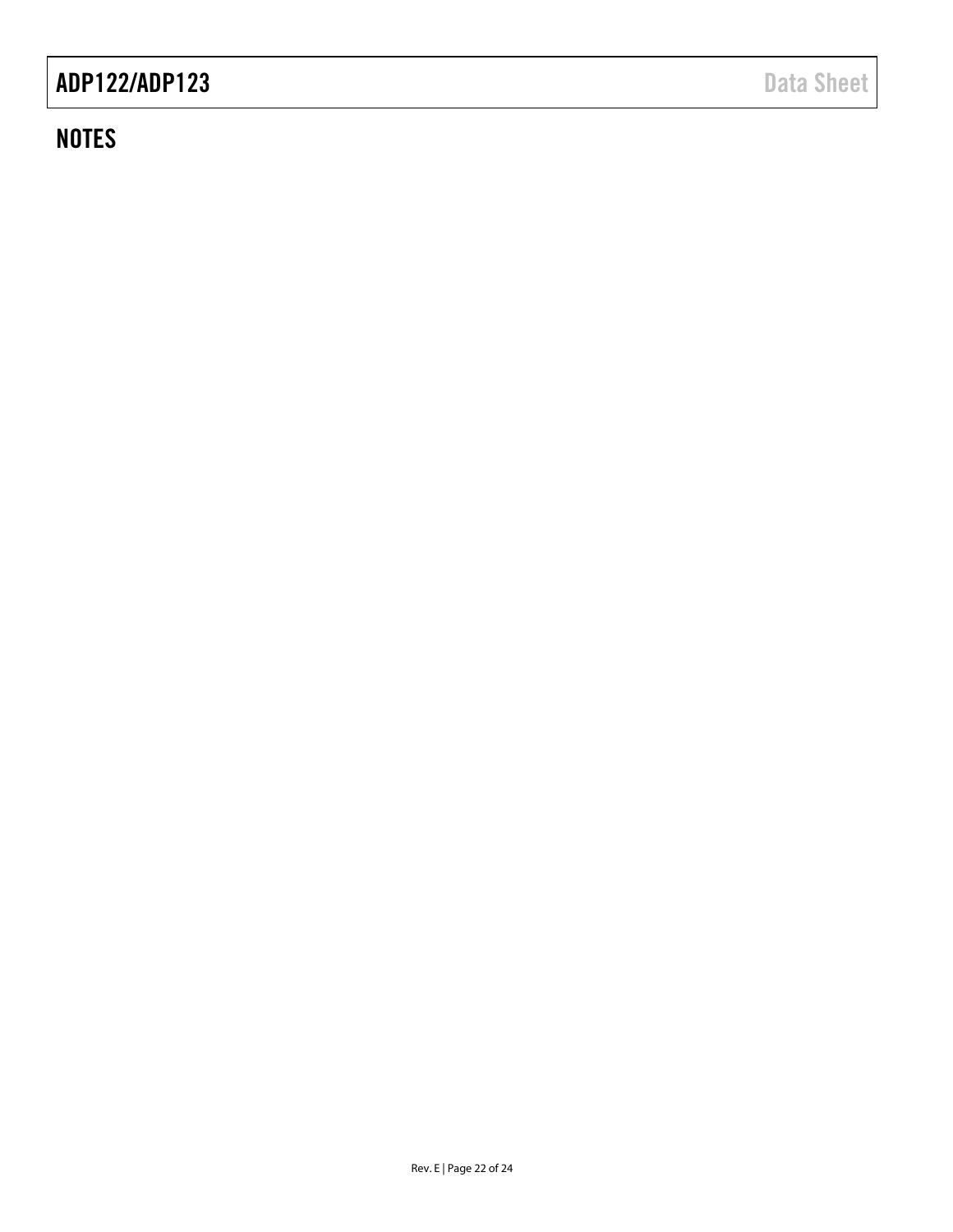# **NOTES**